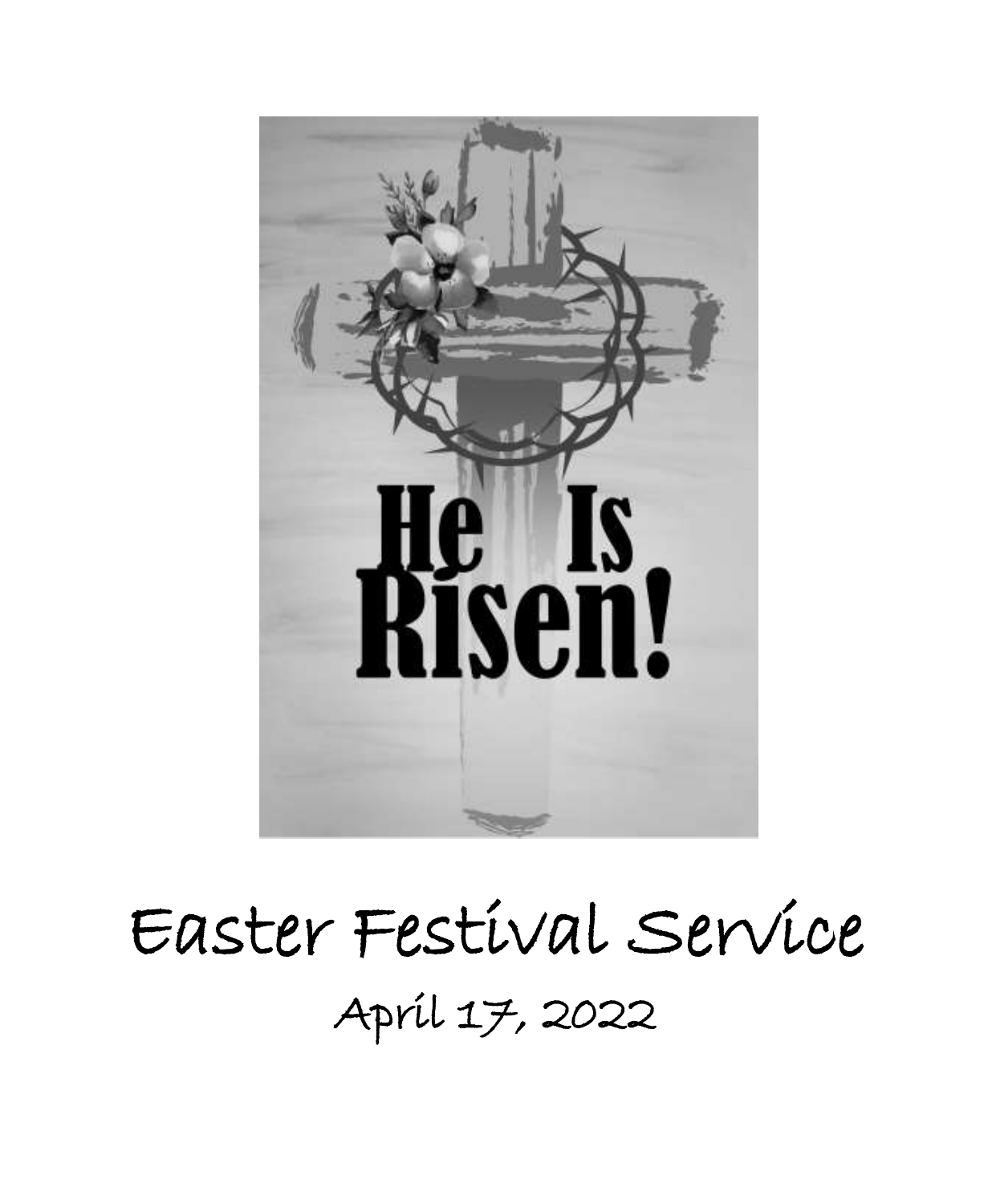## **HOLY TRINITY LUTHERAN CHURCH Lutheran Church – Missouri Synod**

**553 Ashmoor Avenue Bowling Green, KY 42101 Office # (270) 843-9595 Fax # (270) 843-7466**

[www.holytrinity-lc.org](http://www.holytrinity-lc.org/)

The Sermons are archived on our website. Check it out if you want to revisit the message.

**EASTER WORSHIP: 6:30, 8:00, & 10:30 a.m. Ignite! and Bible Classes: 9:15 a.m.**

(No Ignite! nor Youth classes today; Adult Bible class will meet)

#### **WELCOME TO WORSHIP**

Christ is risen! Alleluia! Come, one and all, to this Resurrection Sunday worship celebration!

**TO OUR VISITORS:** We are delighted that you have joined us today. We pray that the service blesses you and invite you to worship with us again. If you are seeking a church family or would like to know more about Holy Trinity, please contact the Church Office at (270) 843-9595. We are here to serve you. Please use the attendance insert to provide your *Email, mailing address and phone number* so that we might extend a special welcome.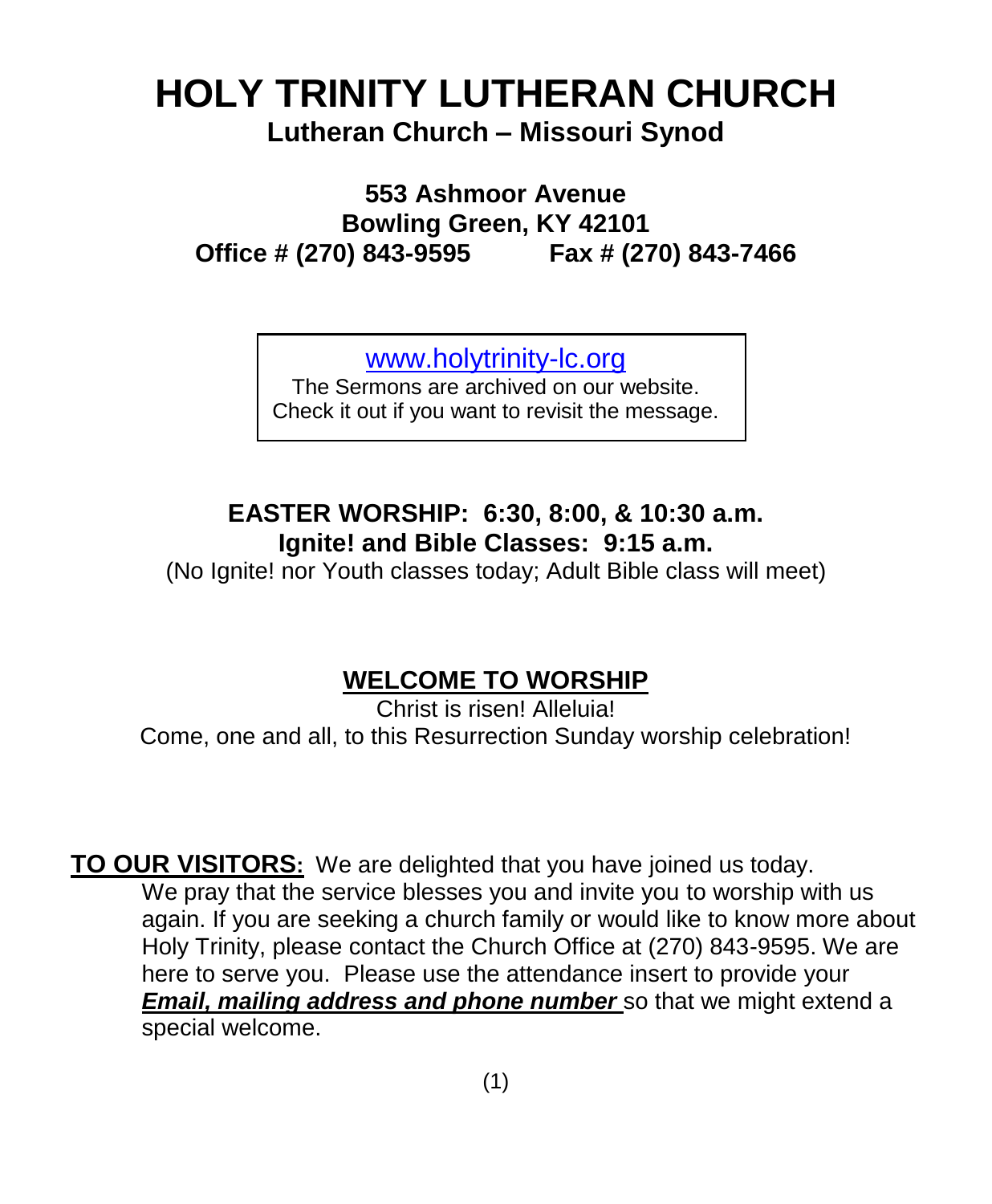## **HOLY COMMUNION GUESTS**

**AS YOU COME TO THE LORD'S SUPPER** you are affirming with each communicant that Jesus is your Savior and Lord, that with Lutheran Christians you believe His Body and Blood are present, and you desire to serve Him as a dynamic disciple in the fellowship of the Church.

Please review the following questions while preparing for the Lord's Supper.

- 1) Do I believe that I am a sinful human being without hope of eternal life except for God's mercy in Christ?
- 2) Do I believe that Jesus Christ is God's Son and my personal Savior?
- 3) Do I believe that in this Sacrament I will receive Christ's true Body and true Blood in and with the bread and wine?
- 4) Do I hope by the power of the Holy Spirit to live a Godly life?

Please speak to the pastor if you have any special communion needs.

## **CELEBRATING CHILDREN AT HOLY TRINITY LUTHERAN CHURCH:**

To the parents of our young children, may we suggest:

- Relax! God put the wiggle in children; don't feel you have to suppress it in God's house. All are welcome.
- Sit toward the front where it is easier for your little ones to see and hear what's going on at the altar. They tire of seeing the backs of others' heads.
- Quietly explain the parts of the service and the actions of the pastor, deacons, readers, acolytes, choir, etc.
- Sing the hymns, pray, and voice the responses. Children learn liturgical behavior by copying you.
- If you have to leave the service with your child, feel free to do so, but please come back. As Jesus said, "Let the children come to Me."
- Remember that the way we welcome children in church directly affects the way they respond to the Church, to God, and to one another. Let them know that they are at home in this house of worship.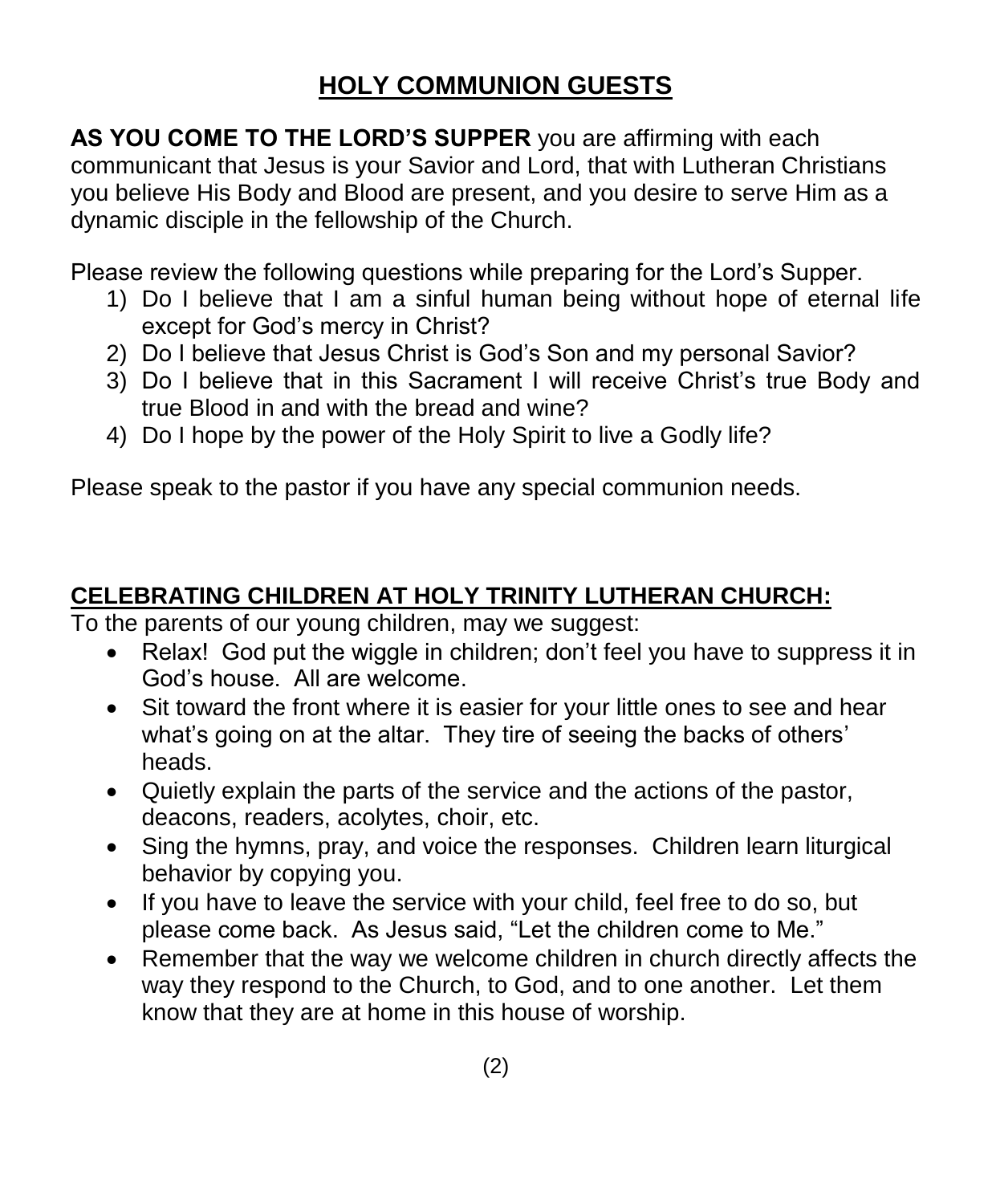**A NURSERY** is available for infants up to children starting Kindergarten. It is staffed from 7:45 to 11:45 a.m. Exit the sanctuary to the rear, and follow the hallway to the left, then turn at the first hall way to the right. Parents are welcome to worship with their children, but please use the nursery as needed. If you have any questions regarding the nursery please contact Laurie Seavey at (270) 991-1172.

**NOTE**: There is also a "nursing/cry room" just before the hallway to the nursery.

**TO THE MEMBERS OF HOLY TRINITY:** The presence of children is a gift to the church and they are a reminder that our church is growing. Please welcome all children and give a smile of encouragement to their parents.

**WORSHIP BAGS** for our young worshipers are located in the Narthex. Please use these as needed during worship.

#### **LARGE PRINT BULLETINS are available from the Ushers.**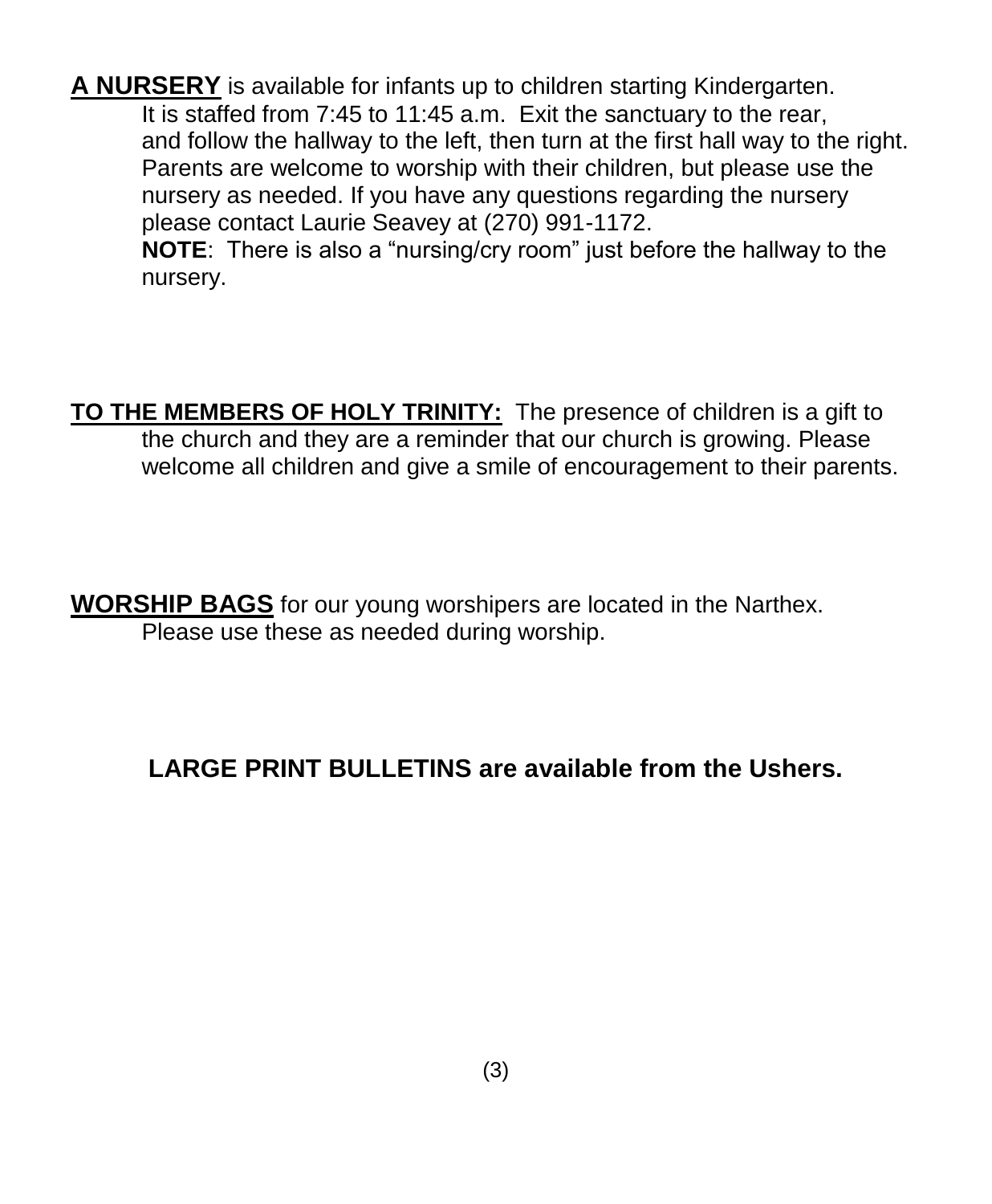## **EASTER SUNDAY THE RESURRECTION OF OUR LORD APRIL 17, 2022**

*"Early hasten to the tomb…all is solitude and gloom." Then – suddenly! – "Christ is ris'n! He meets our eyes, Savior, teach us so to rise."* ("Go to Dark Gethsemane")

**PLEASE REMEMBER: Silence/Turn Off your cell phone** as you come into the Sanctuary to worship the Lord. While you are silencing your phone, we encourage you to 'check in' on Facebook that you are with us today. Thank you.

**PRELUDE** (10:30 service) **Judy Owens** 

"Up From The Grave" "Jesus Christ Is Risen Today"

#### **ANNOUNCEMENTS AND GREETING**

We stand for **THE PROCESSIONAL**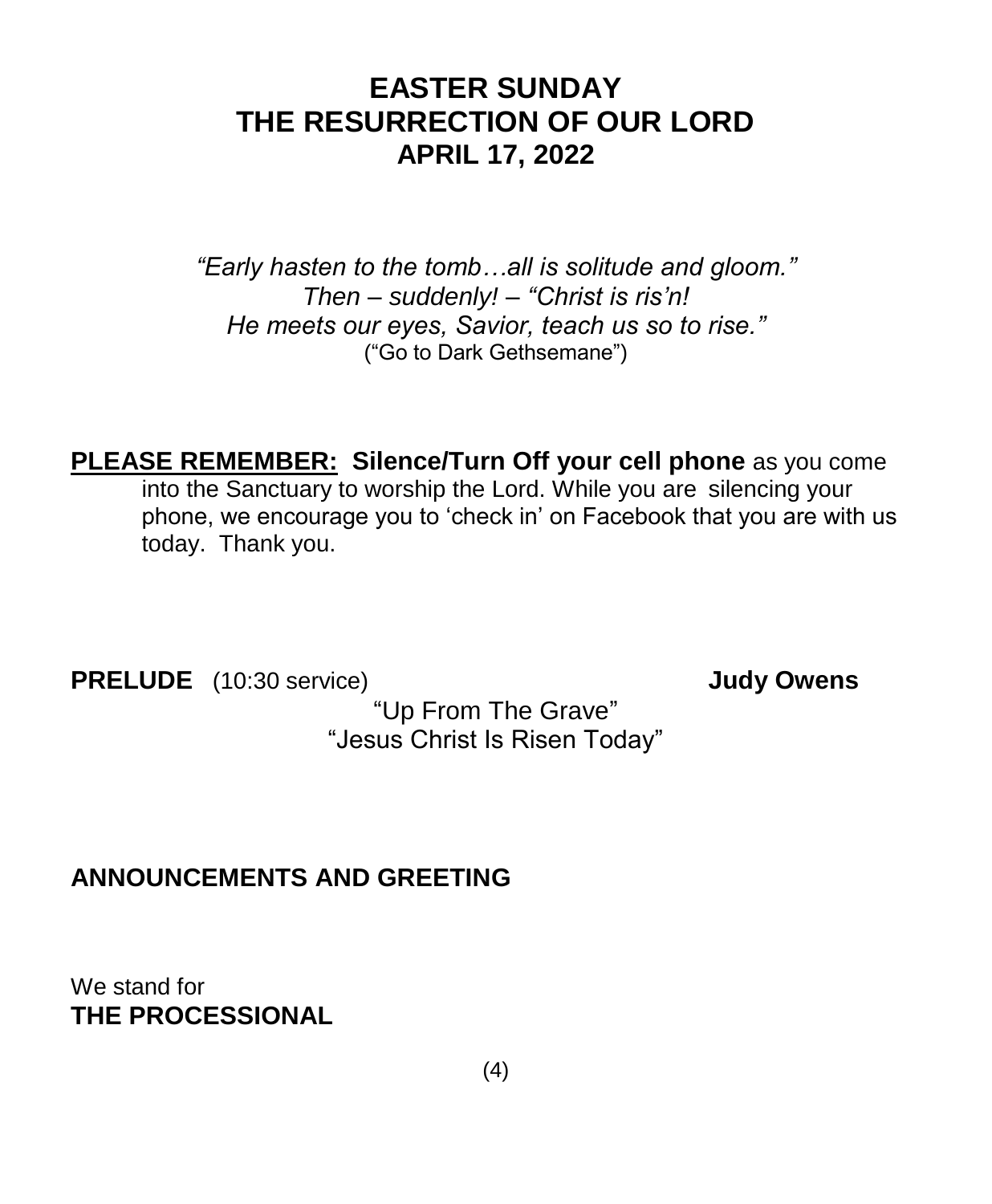## **THE EASTER PROCLAMATION**

- Liturgist: Grace and peace to you from Him who is, who was, and who is to come, from our Lord, Jesus Christ, who is the Faithful Witness, the Firstborn of the dead, and the Ruler of the kings of the earth.
- **People: To Him who loves us and has freed us from our sins by His blood, and has made us a kingdom and priests to serve God the Father - to Him be glory and power for ever and ever! Amen!**
- Liturgist: Alleluia! Christ is risen!

**People: He is risen indeed! Alleluia!**

- Liturgist: The uncountable multitude of nations and peoples stand before the Lamb upon His throne and cry out with a loud voice;
- **People: Salvation belongs to our God, who sits on the throne, and to the Lamb!**
- Liturgist: And all the angels around the throne worship Him saying: **People: Blessing and honor, glory and thanksgiving, power and might be to our God for ever and ever! Amen.**
- Liturgist: And the people of the Lamb proclaim

**People: Our Savior lives! Alleluia!**

Christ Is Risen!

**CHRIST IS RISEN** eluia **INDEED?**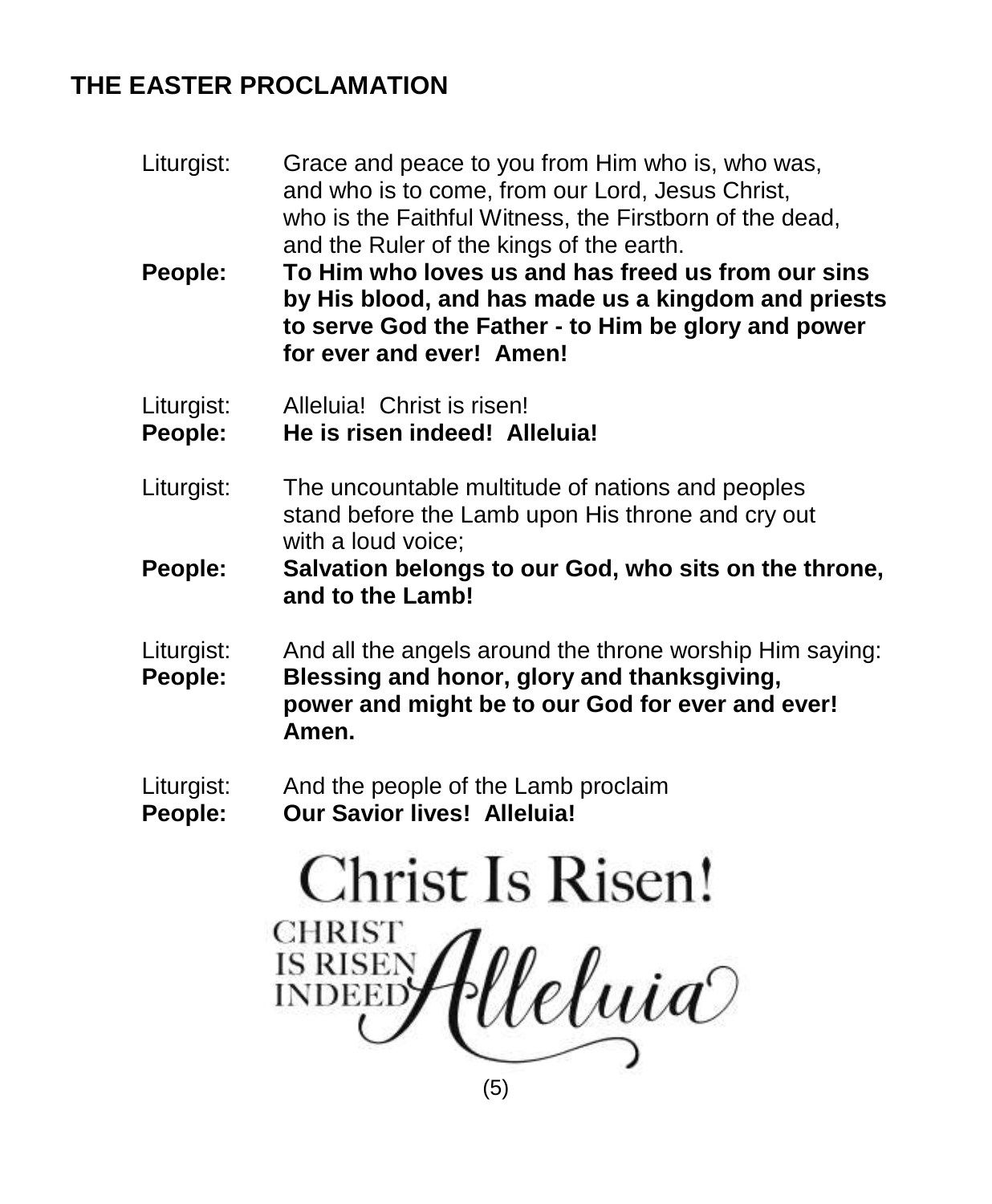#### **THE OPENING HYMN L.S.B. #457**

"Jesus Christ Is Risen Today" Charles Wesley

- **1. Jesus Christ is ris'n today, Alleluia! Our triumphant holy day, Alleluia! Who did once upon the cross, Alleluia! Suffer to redeem our loss. Alleluia!**
- **2. Hymns of praise then let us sing, Alleluia! Unto Christ, our heav'nly King, Alleluia! Who endured the cross and grave, Alleluia! Sinners to redeem and save. Alleluia!**
- **3. But the pains which He endured, Alleluia! Our salvation have procured; Alleluia! Now above the sky He's King, Alleluia! Where the angels ever sing. Alleluia!**

**4. Sing we to our God above, Alleluia! Praise eternal as His love; Alleluia! Praise Him, all you heav'nly host, Alleluia! Father, Son, and Holy Ghost. Alleluia!**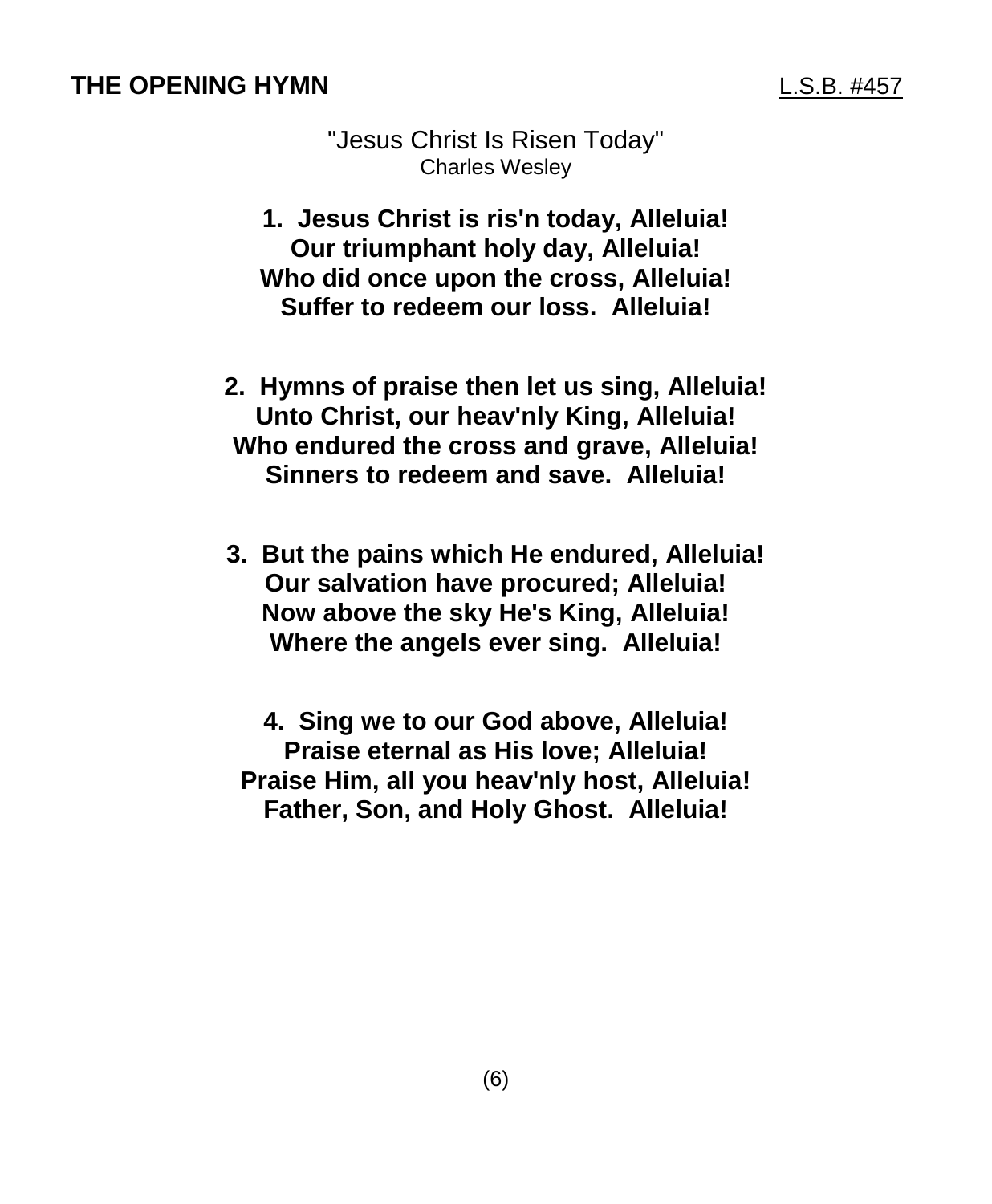## **THE CONFESSION AND ABSOLUTION**

| Liturgist: | Oh give thanks to the Lord, for He is good;                                                                                                                                                                                                                                                                                                                                     |  |  |
|------------|---------------------------------------------------------------------------------------------------------------------------------------------------------------------------------------------------------------------------------------------------------------------------------------------------------------------------------------------------------------------------------|--|--|
| People:    | for His steadfast love endures forever!                                                                                                                                                                                                                                                                                                                                         |  |  |
| Liturgist: | Let all the people of God proclaim                                                                                                                                                                                                                                                                                                                                              |  |  |
| People:    | He is abundant in mercy and grace.                                                                                                                                                                                                                                                                                                                                              |  |  |
| Liturgist: | Let us confess our sins to God our Father,<br>asking Him for the sake of His Son, Jesus Christ,<br>to grant us forgiveness.                                                                                                                                                                                                                                                     |  |  |
| People:    | Almighty God, merciful Father, we confess to You<br>all our sins and failings. We have not fulfilled<br>Your Law nor have we obeyed Your commandments.<br>We sin daily and indeed deserve nothing but<br>Your punishment. With sorrow-filled hearts<br>we turn to You, asking for mercy and forgiveness.<br>In the name of our crucified and risen Lord,<br>Jesus Christ. Amen. |  |  |

Pastor: This is the Good News! Jesus has taken our sin to the cross and shed His blood for our forgiveness. As a called and ordained servant of the Word, I therefore announce the grace of God to all of us and in the stead and by the command of our risen Savior, I announce the forgiveness of all our sins in the name of the Father and of the Son and of the Holy Spirit. **People: Amen.**



(7)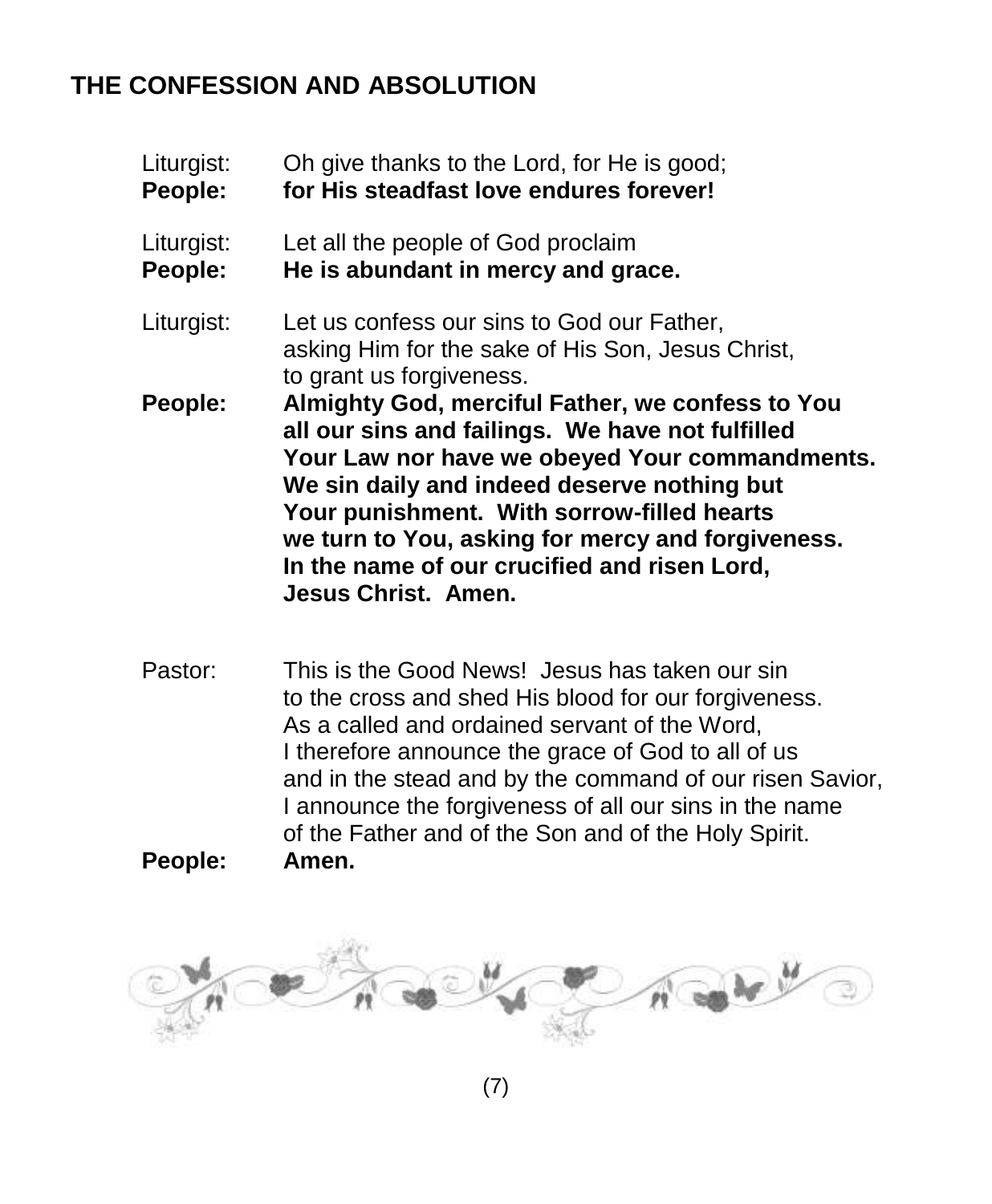#### Please be seated **THE INTROIT**

*Exodus 15:2a, 6, 13, 17, & 18; antiphon Exodus 15:1b*

| Liturgist:<br>People: | I will sing to the LORD, for He has triumphed gloriously;<br>the horse and his rider He has thrown into the sea. |  |  |
|-----------------------|------------------------------------------------------------------------------------------------------------------|--|--|
| Liturgist:<br>People: | The LORD is my strength and my song,<br>and He has become my salvation;                                          |  |  |
| Liturgist:<br>People: | Your right hand, O LORD, glorious in power,<br>Your right hand, O LORD, shatters the enemy.                      |  |  |
| Liturgist:            | You have led in Your steadfast love the people<br>whom You have redeemed;                                        |  |  |
| People:               | You have guided them by Your strength<br>to Your holy abode.                                                     |  |  |
| Liturgist:            | You will bring them in and plant them<br>on Your own mountain,                                                   |  |  |
| People:               | the place, O LORD, which You have made<br>for Your abode,                                                        |  |  |
| Liturgist:            | the sanctuary, O LORD, which Your hands<br>have established.                                                     |  |  |
| People:               | The LORD will reign forever and ever.                                                                            |  |  |
| Liturgist:<br>People: | Glory be to the Father and to the Son<br>and to the Holy Spirit;                                                 |  |  |
| Liturgist:<br>People: | as it was in the beginning,<br>is now, and will be forever. Amen.                                                |  |  |
| Liturgist:<br>People: | I will sing to the LORD, for He has triumphed gloriously;<br>the horse and his rider He has thrown into the sea. |  |  |
|                       |                                                                                                                  |  |  |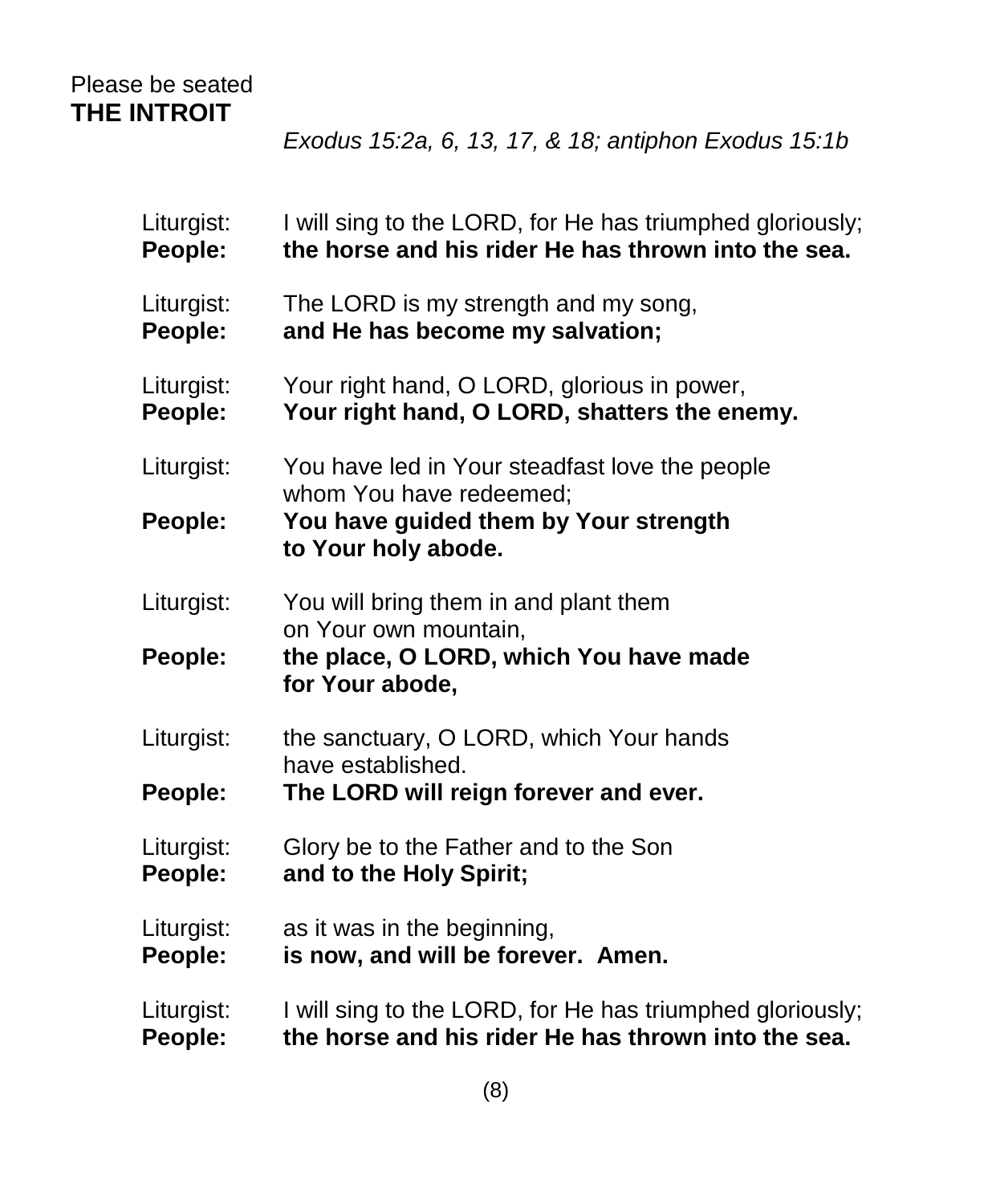#### **THE HYMN OF PRAISE L.S.B. #465**

"Now All The Vault Of Heaven Resounds" Paul Z. Stodach

**1. Now all the vault of heav'n resounds In praise of love that still abounds: "Christ has triumphed! He is living!" Sing, choirs of angels, loud and clear! Repeat their song of glory here: "Christ has triumphed! Christ has triumphed!" Alleluia, alleluia, alleluia!**

**2. Eternal is the gift He brings, Therefore our heart with rapture sings: "Christ has triumphed! He is living!" Now still He comes to give us life And by His presence stills all strife. Christ has triumphed! He is living! Alleluia, alleluia, alleluia!**

#### **THE COLLECT**

| Liturgist: | The Lord be with you. | 2 Timothy 4:22 |
|------------|-----------------------|----------------|
| People:    | And with your spirit. |                |

Liturgist: Let us pray. Almighty God the Father, through Your onlybegotten Son, Jesus Christ, You have overcome death and opened the gate of everlasting life to us. Grant that we, who celebrate with joy the day of our Lord's resurrection, may be raised from the death of sin by Your life-giving Spirit; through Jesus Christ, our Lord, who lives and reigns with You and the Holy Spirit, one God, now and forever.

**People: Amen.**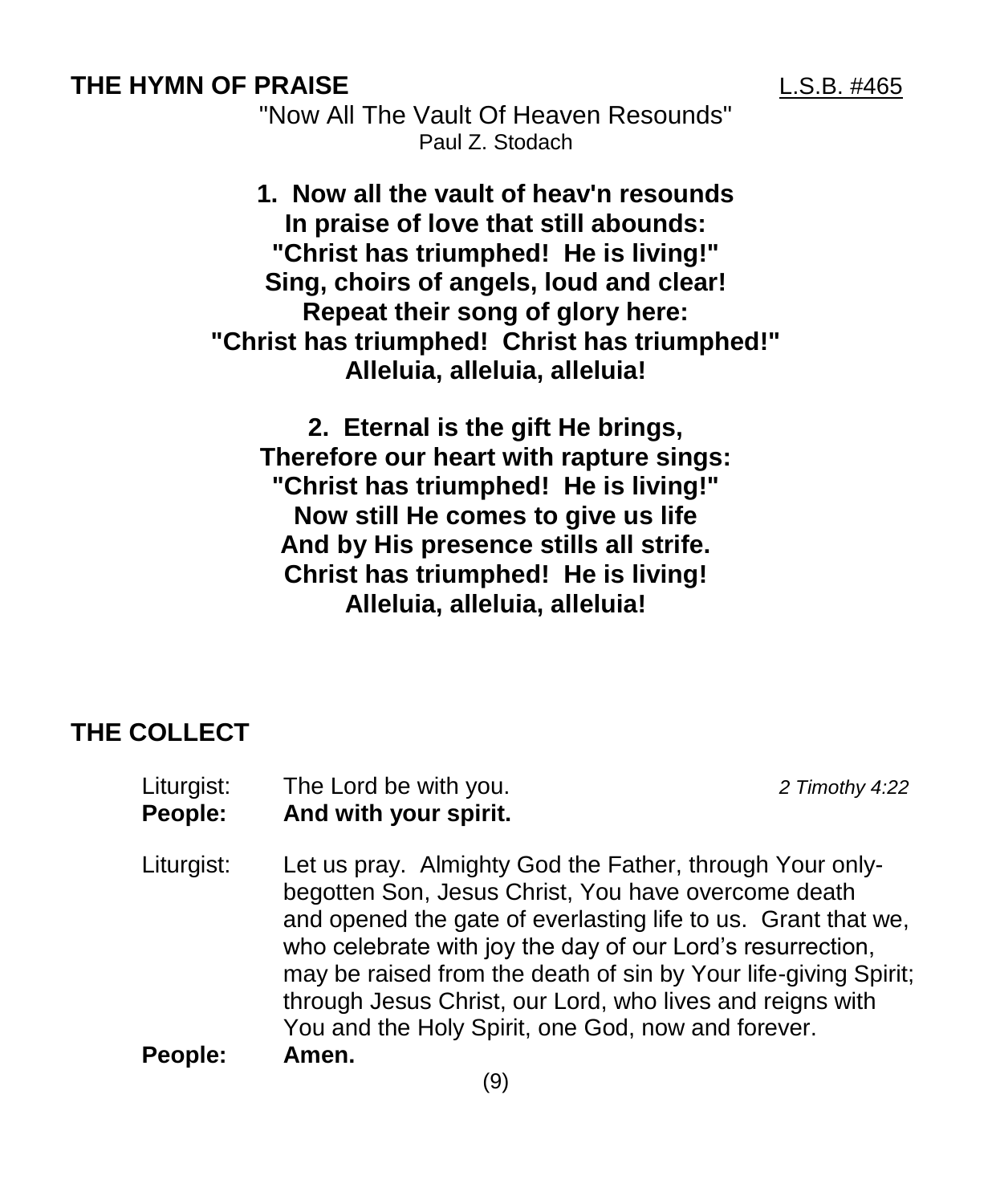## **FROM THE HOLY SCRIPTURES**

### **THE OLD TESTAMENT READING Isaiah 65:17-25**

Reader: The Old Testament Reading is from the 65<sup>th</sup> chapter of Isaiah.

<sup>17</sup> "For behold, I create new heavens and a new earth, and the former things shall not be remembered or come into mind. <sup>18</sup> But be glad and rejoice forever in that which I create; for behold, I create Jerusalem to be a joy, and her people to be a gladness. <sup>19</sup> I will rejoice in Jerusalem and be glad in my people; no more shall be heard in it the sound of weeping and the cry of distress. <sup>20</sup> No more shall there be in it an infant who lives but a few days, or an old man who does not fill out his days, for the young man shall die a hundred years old, and the sinner a hundred years old shall be accursed.  $21$  They shall build houses and inhabit them; they shall plant vineyards and eat their fruit.  $22$  Thev shall not build and another inhabit; they shall not plant and another eat; for like the days of a tree shall the days of my people be, and my chosen shall long enjoy the work of their hands.  $23$  They shall not labor in vain or bear children for calamity, for they shall be the offspring of the blessed of the LORD, and their descendants with them. **(CONTINUED)** (10)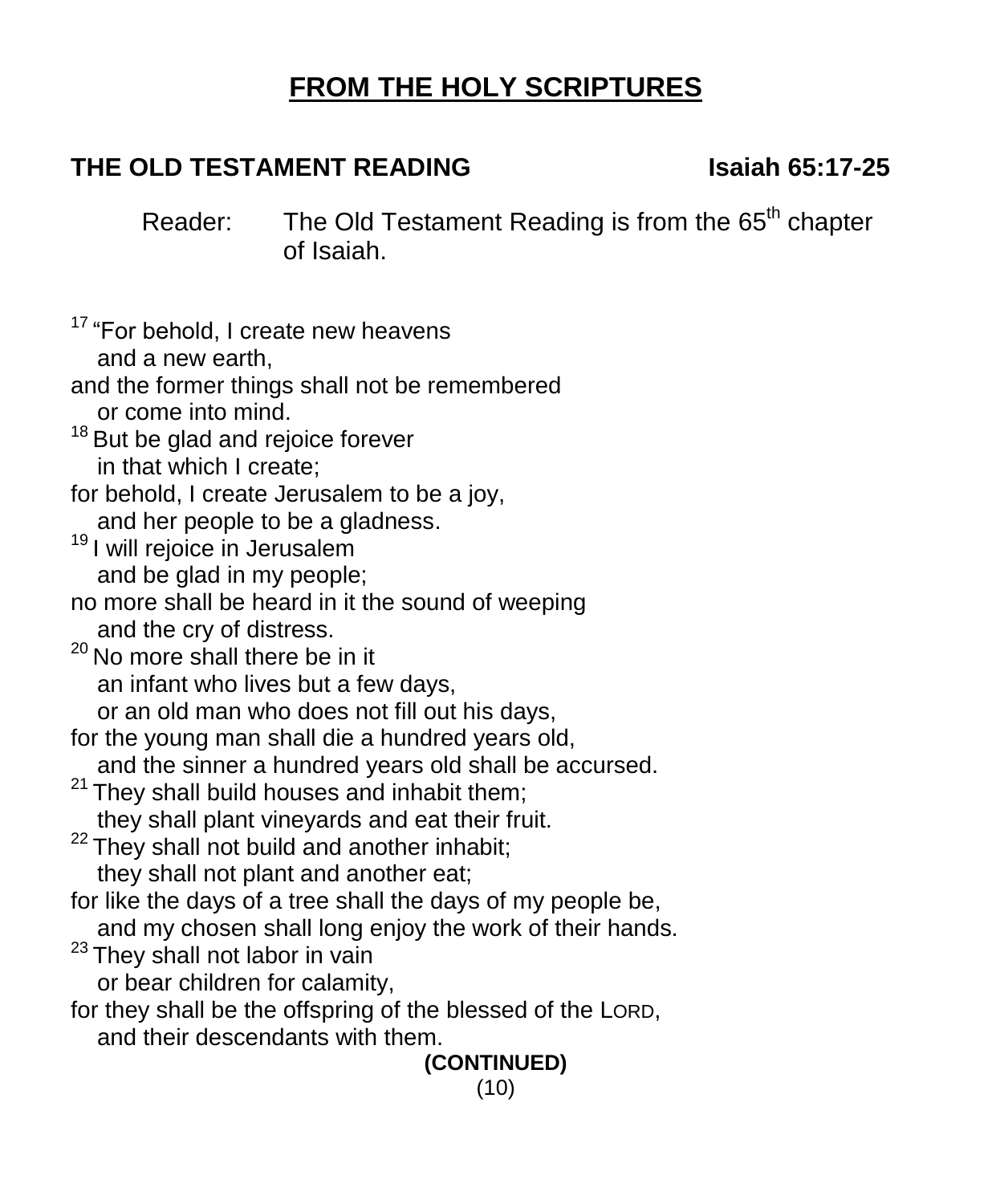<sup>24</sup> Before they call I will answer; while they are yet speaking I will hear.  $25$  The wolf and the lamb shall graze together; the lion shall eat straw like the ox, and dust shall be the serpent's food. They shall not hurt or destroy in all my holy mountain," says the LORD.

> Reader: This is the Word of the Lord. **People: Thanks be to God!**

#### **THE GRADUAL**

*adapt. from Matthew 28:7; Hebrews 2:7; & Psalm 8:6*

- Reader: Christ has risen from the dead.
- **People: God the Father has crowned Him with glory and honor,**
- Reader: He has given Him dominion over the works of His hands;
- **People: He has put all things under His feet.**



Twent to know Christ and the power of his recurrection Philadelphia S.D. (485)

(11)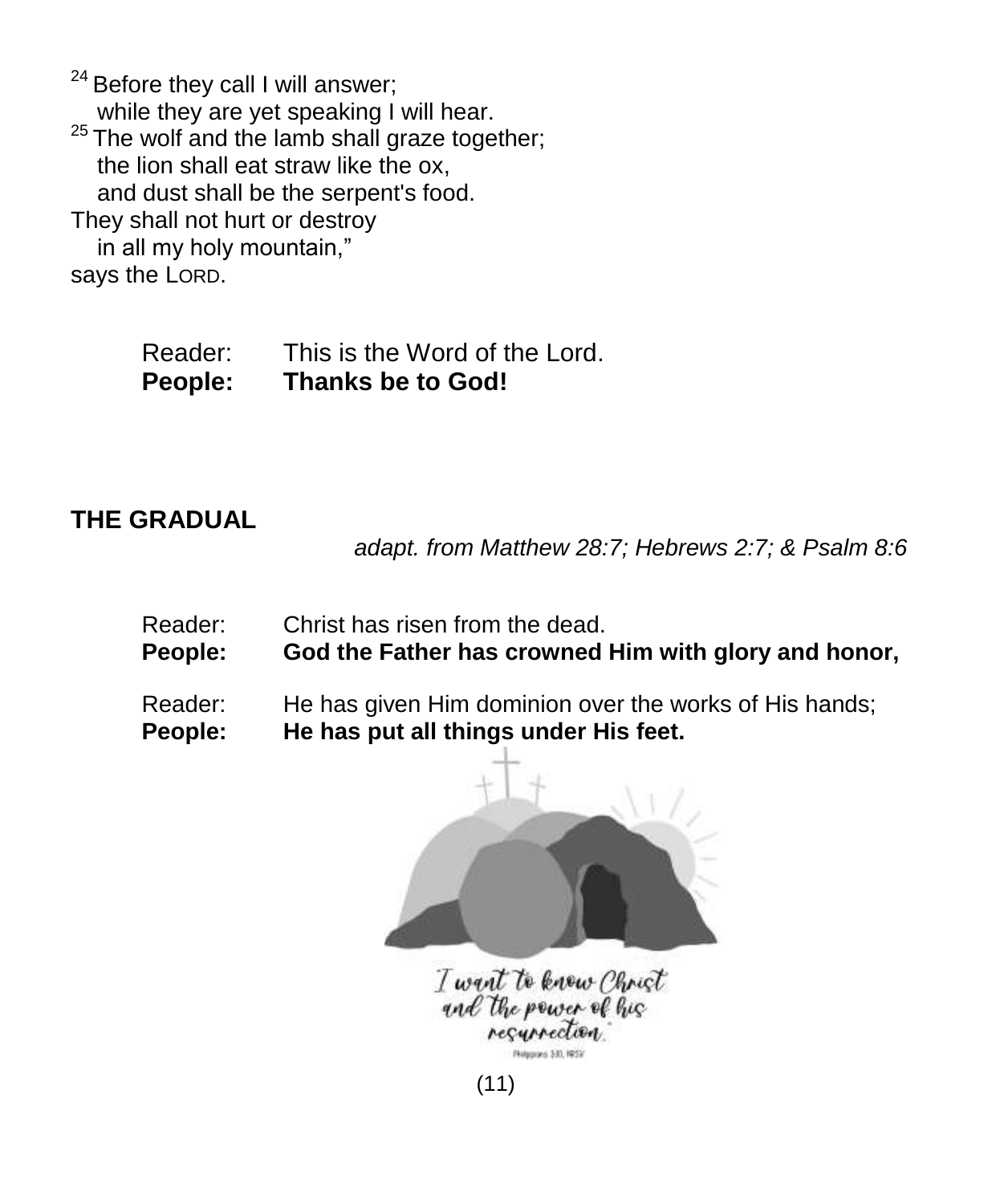#### **THE EPISTLE READING 1 Corinthians 15:19-26**

#### Reader: The Epistle Reading is from the  $15<sup>th</sup>$  chapter of 1 Corinthians.

 $19$  If in Christ we have hope in this life only, we are of all people most to be pitied.

 $20$  But in fact Christ has been raised from the dead, the firstfruits of those who have fallen asleep.  $21$  For as by a man came death, by a man has come also the resurrection of the dead.  $^{22}$  For as in Adam all die, so also in Christ shall all be made alive.  $^{23}$  But each in his own order: Christ the firstfruits, then at his coming those who belong to Christ. <sup>24</sup> Then comes the end, when he delivers the kingdom to God the Father after destroying every rule and every authority and power.  $25$  For he must reign until he has put all his enemies under his feet.  $26$  The last enemy to be destroyed is death.

Reader: This is the Word of the Lord. **People: Thanks be to God!**

## **THE CHORAL ANTHEM Sanctuary Praise Choir**

"Easter Song"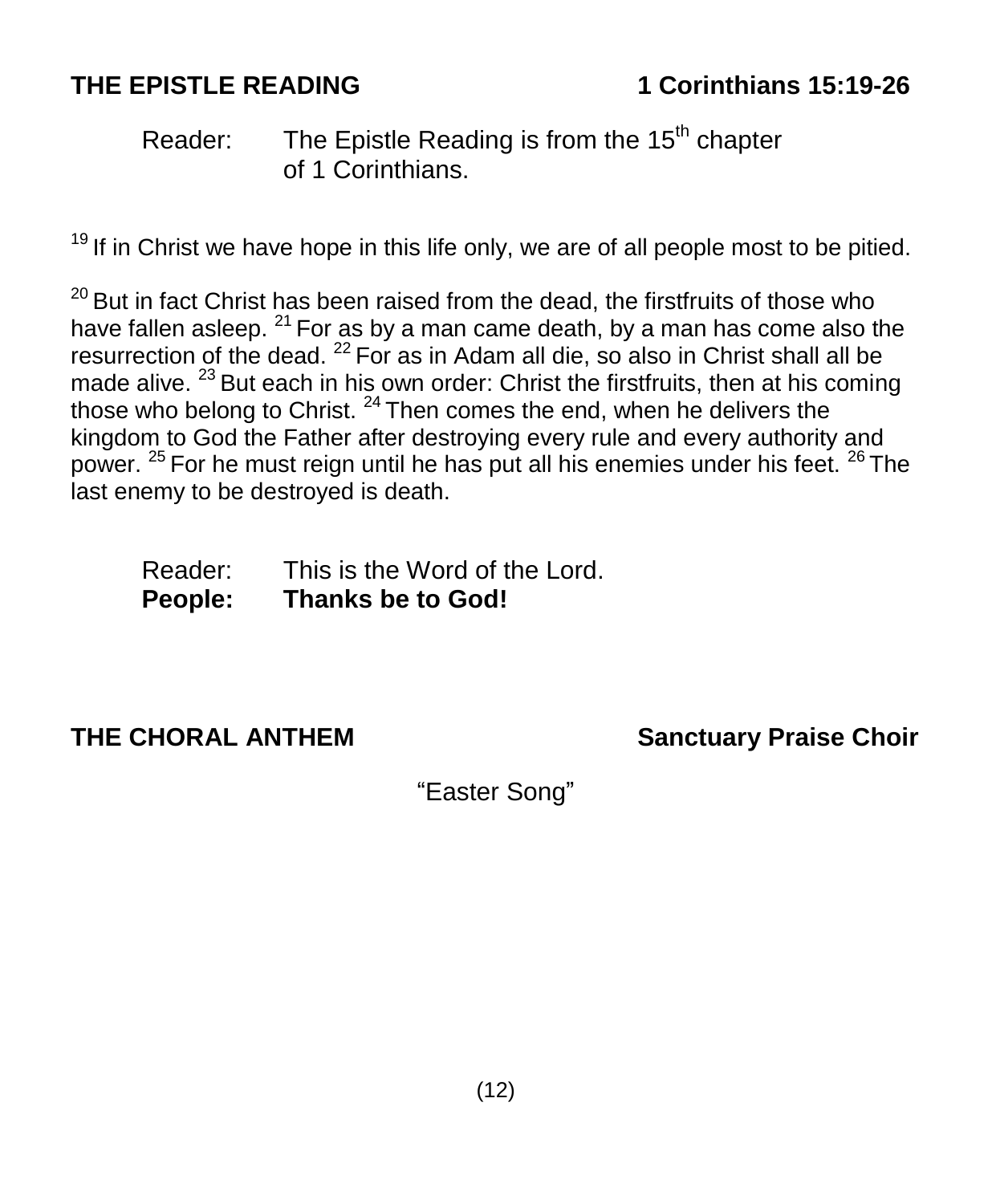#### Please stand for **THE HOLY GOSPEL Matthew 28:1-6a**

Reader: The Holy Gospel according to St. Matthew, the  $28<sup>th</sup>$  chapter.

Now after the Sabbath, toward the dawn of the first day of the week, Mary Magdalene and the other Mary went to see the tomb.  $2$  And behold, there was a great earthquake, for an angel of the Lord descended from heaven and came and rolled back the stone and sat on it.  $3$  His appearance was like lightning, and his clothing white as snow. <sup>4</sup> And for fear of him the guards trembled and became like dead men.  $5$  But the angel said to the women, "Do not be afraid, for I know that you seek Jesus who was crucified.  $6$  He is not here, for he has risen, as he said."

#### Reader: This is the Gospel of the Lord. **People: Thanks be to God!**

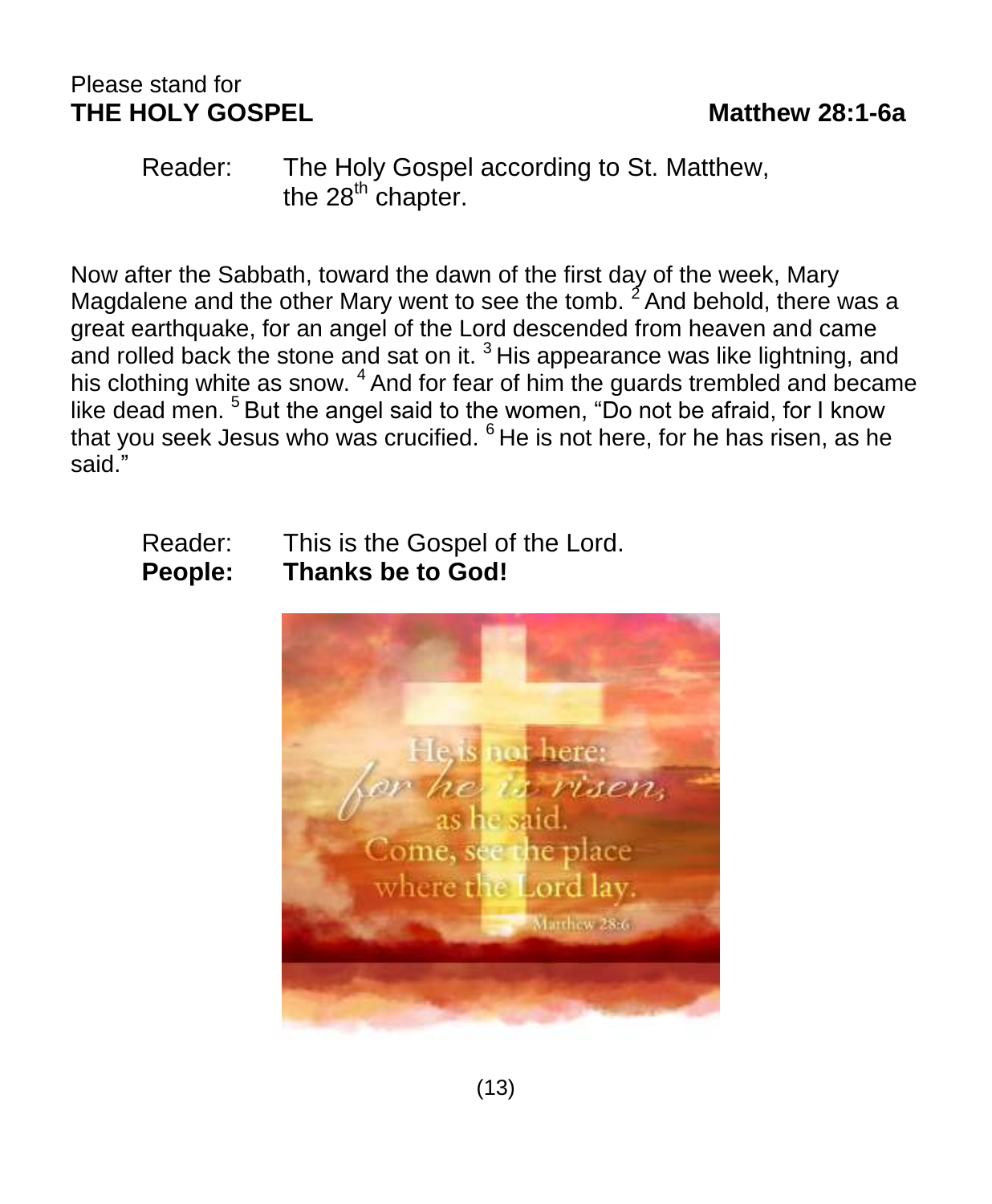#### **THE NICENE CREED** L.S.B. Page 158

**All: I believe in one God, the Father Almighty, maker of heaven and earth and of all things visible and invisible.**

**And in one Lord Jesus Christ, the only-begotten Son of God, begotten of His Father before all worlds, God of God, Light of Light, Very God of Very God, begotten, not made, being of one substance with the Father, by whom all things were made; Who for us men and for our salvation came down from heaven and was incarnate by the Holy Spirit of the virgin Mary and was made man; and was crucified also for us under Pontius Pilate. He suffered and was buried. And the third day He rose again according to the Scriptures and ascended into heaven and sits at the right hand of the Father. And He will come again with glory to judge both the living and the dead, whose kingdom will have no end.**

**And I believe in the Holy Spirit, the Lord and giver of life, who proceeds from the Father and the Son, who with the Father and the Son together is worshipped and glorified, who spoke by the prophets. And I believe in one holy Christian and apostolic Church, I acknowledge one Baptism for the remission of sins, and I look for the resurrection of the dead and the life of the world to come. Amen.**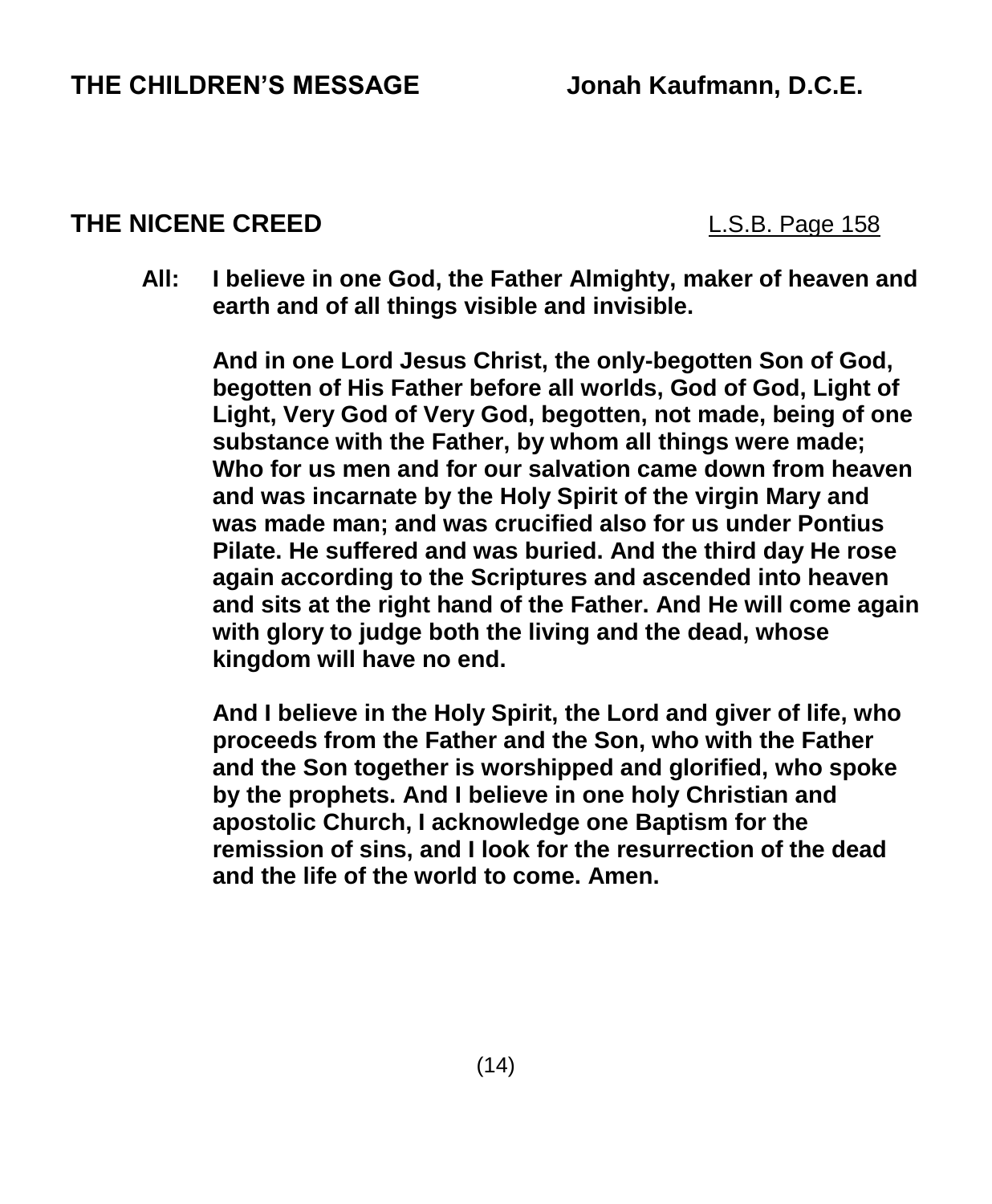#### **THE GATHERING OF OUR TITHES AND OFFERINGS**

(10:30 Service) **Judy Owens**

"At The Lamb's High Feast"

#### **THE OFFERTORY** L.S.B. Page 192

**Create in me a clean heart, O God, And renew a right spirit within me. Cast me not away from Thy presence, And take not Thy Holy Spirit from me. Restore unto me the joy of Thy salvation, And uphold me with Thy free spirit. Amen.**

*Psalm 51:10-12*

#### **THE PRAYERS**

Please continue to pray for the people listed on the bulletin insert, as well as for their families and friends.

#### **THE LORD'S PRAYER** *Matthew 6:9-13*

**All: Our Father who art in heaven, hallowed be Thy name, Thy kingdom come, Thy will be done on earth as it is in heaven; give us this day our daily bread; and forgive us our trespasses as we forgive those who trespass against us; and lead us not into temptation, but deliver us from evil. For Thine is the kingdom and the power and the glory forever and ever. Amen.**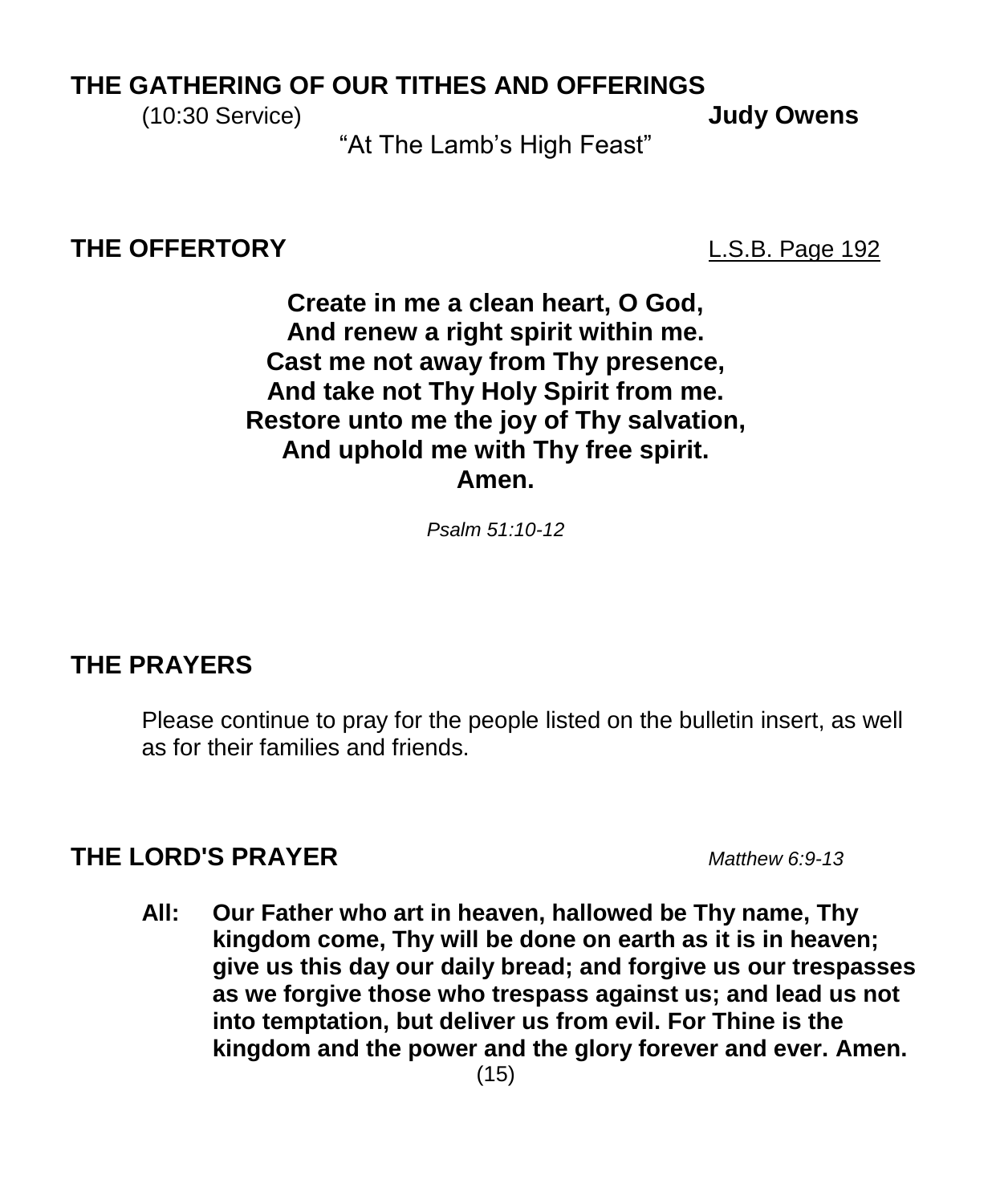## **THE SERVICE OF THE SACRAMENT**

L.S.B. Page 160

#### **THE PREFACE**

| Pastor:<br>People: | The Lord be with you.<br>And also with you.                                                                                                                                                                                                                                                                         | 2 Timothy 4:22 |
|--------------------|---------------------------------------------------------------------------------------------------------------------------------------------------------------------------------------------------------------------------------------------------------------------------------------------------------------------|----------------|
| Pastor:<br>People: | Lift up your hearts.<br>We lift them to the Lord.                                                                                                                                                                                                                                                                   | Colossians 3:1 |
| Pastor:<br>People: | Let us give thanks to the Lord our God.<br>It is right to give Him thanks and praise.                                                                                                                                                                                                                               | Psalm 136      |
| Pastor:            | It is truly good, right, and salutary that we should at all times<br>and in all places give thanks to You, holy Lord, almighty<br>Father, everlasting God. And most especially are we bound<br>to praise You on this day for the glorious resurrection of Your<br>Son, Jesus Christ; the very Paschal Lamb, who was |                |

sacrificed for us and bore the sins of the world. By His death He has destroyed death, and by His rising again He has restored to us everlasting life.

#### **THE WORDS OF INSTITUTION**

*Matthew 26:26-28; Mark 14:22-24; Luke 22:19 & 20; 1 Corinthians 11:23-25*

Pastor: Our Lord Jesus Christ, on the night when He was betrayed, took bread, and when He had given thanks, He broke it and gave it to the disciples and said: "Take, eat; this is My body, which is given for you. This do in remembrance of Me."

> In the same way also He took the cup after supper, and when He had given thanks, He gave it to them, saying: "Drink of it, all of you; this cup is the new testament in My blood, which is shed for you for the forgiveness of sins. This do, as often as you drink it, in remembrance of Me."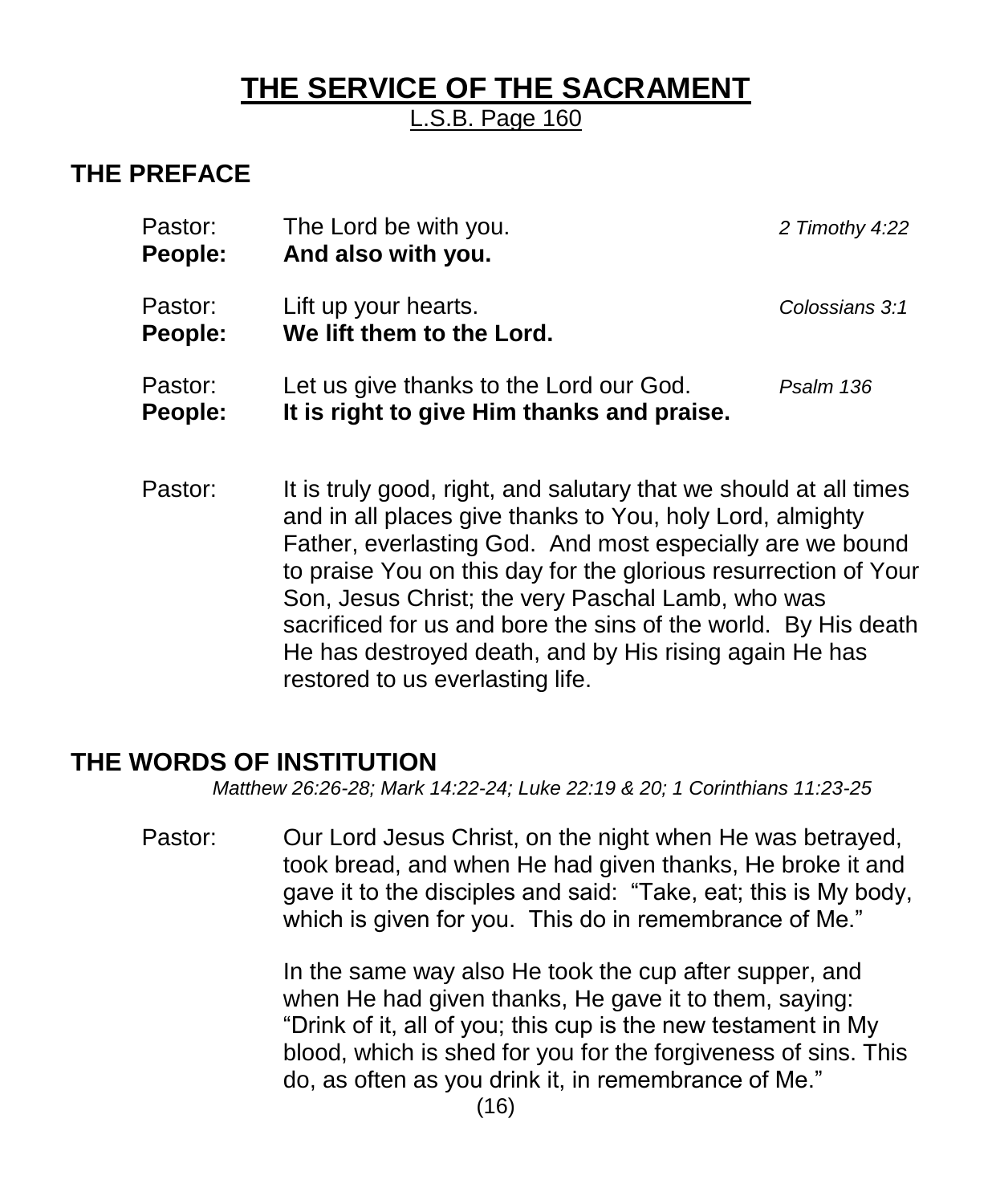## **THE PEACE OF THE LORD** *John 20:19*

Pastor: The peace of the Lord be with you always. **People: Amen.** 

#### **THE AGNUS DEI** L.S.B. page 163

**Lamb of God, You take away the sin of the world; have mercy on us. Lamb of God, You take away the sin of the world; have mercy on us. Lamb of God, You take away the sin of the world; grant us peace.**

#### **THE DISTRIBUTION OF HOLY COMMUNION**

## **THE DISTRIBUTION HYMNS**

"Good Christian Friends, Rejoice and Sing" L.S.B. #475 Cyril A. Alington & Melchior Vulpius

> **1. Good Christian friends, rejoice and sing! Now is the triumph of our King! To all the world glad news we bring: Alleluia, alleluia, alleluia!**

> > **(CONTINUED)** (17)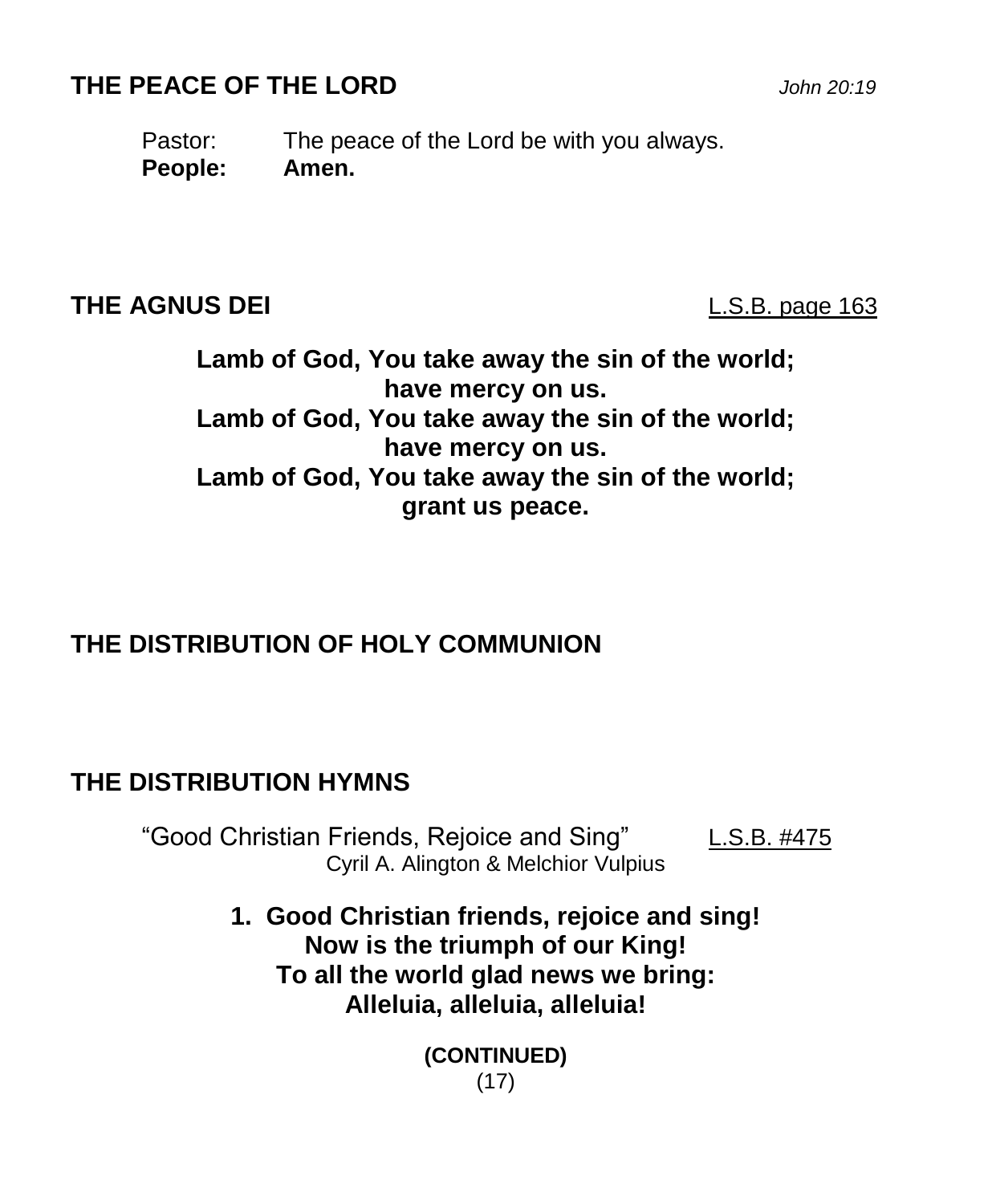**2. The Lord of life is ris'n this day; Bring flow'rs of song to strew His way; Let all the world rejoice and say: Alleluia, alleluia, alleluia!**

**3. Praise we in songs of victory That love, that life which cannot die, And sing with hearts uplifted high: Alleluia, alleluia, alleluia!**

**4. Your name we bless, O risen Lord, And sing today with one accord The life laid down, the life restored: Alleluia, alleluia, alleluia!**

"Christ the Lord Is Risen Today" L.S.B. #469 Charles Wesley

**1. "Christ the Lord is ris'n today!" Saints on earth with angels say; Raise your joys and triumphs high: Sing, ye heav'ns; and earth, reply.**

**2. Love's redeeming work is done, Fought the fight, the battle won; Lo! Our Sun's eclipse is o'er. Lo! He sets in blood no more.**

> **(CONTINUED)** (18)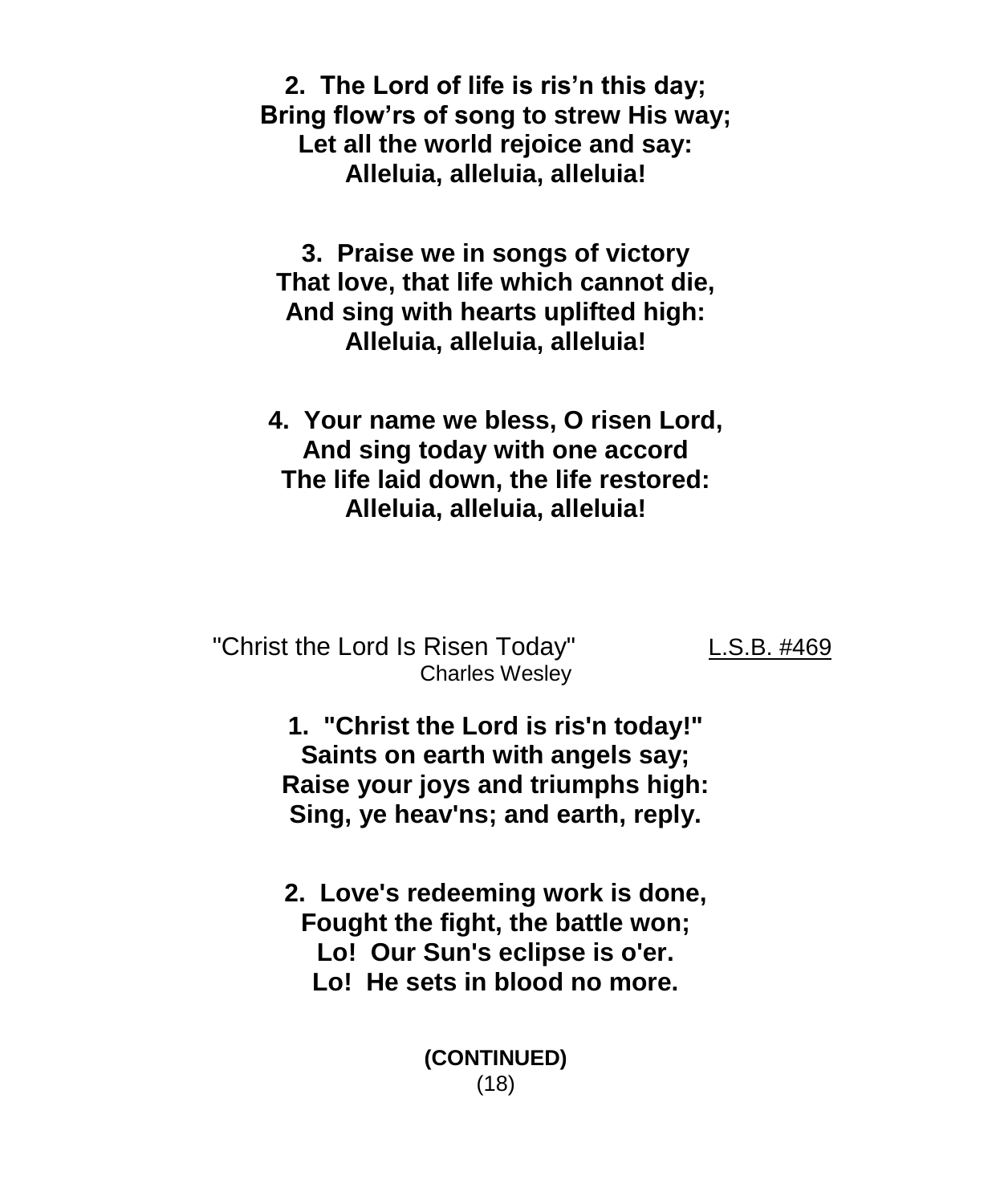**3. Vain the stone, the watch, the seal; Christ hath burst the gates of hell. Death in vain forbids His rise; Christ has opened paradise.**

**4. Lives again our glorious King! Where O death, is now thy sting? Once He died our souls to save; Where thy victory, O grave?**

**5. Soar we now where Christ has led; Foll'wing our exalted Head. Made like Him, like Him we rise; Ours the cross, the grave, the skies.**

**6. Hail the Lord of earth and heav'n! Praise to Thee by both be giv'n! Thee we greet triumphant now: Hail, the resurrection, Thou!**

#### **THE POST-COMMUNION PRAYER**

- Pastor: Let us pray. Blessed are You, heavenly Father, for You have once again fed and nourished us at Your table through the body and blood of Your Son Jesus Christ, our Lord. We bless You for His glorious resurrection which we celebrate this day. Filled with Easter joy, may we continue to proclaim Your love to all the world, sharing the eternal hope that is ours as we await the fullness of Your eternal kingdom; where You live and reign with the Son and the Holy Spirit, one God, now and forever.
- **People: Amen.**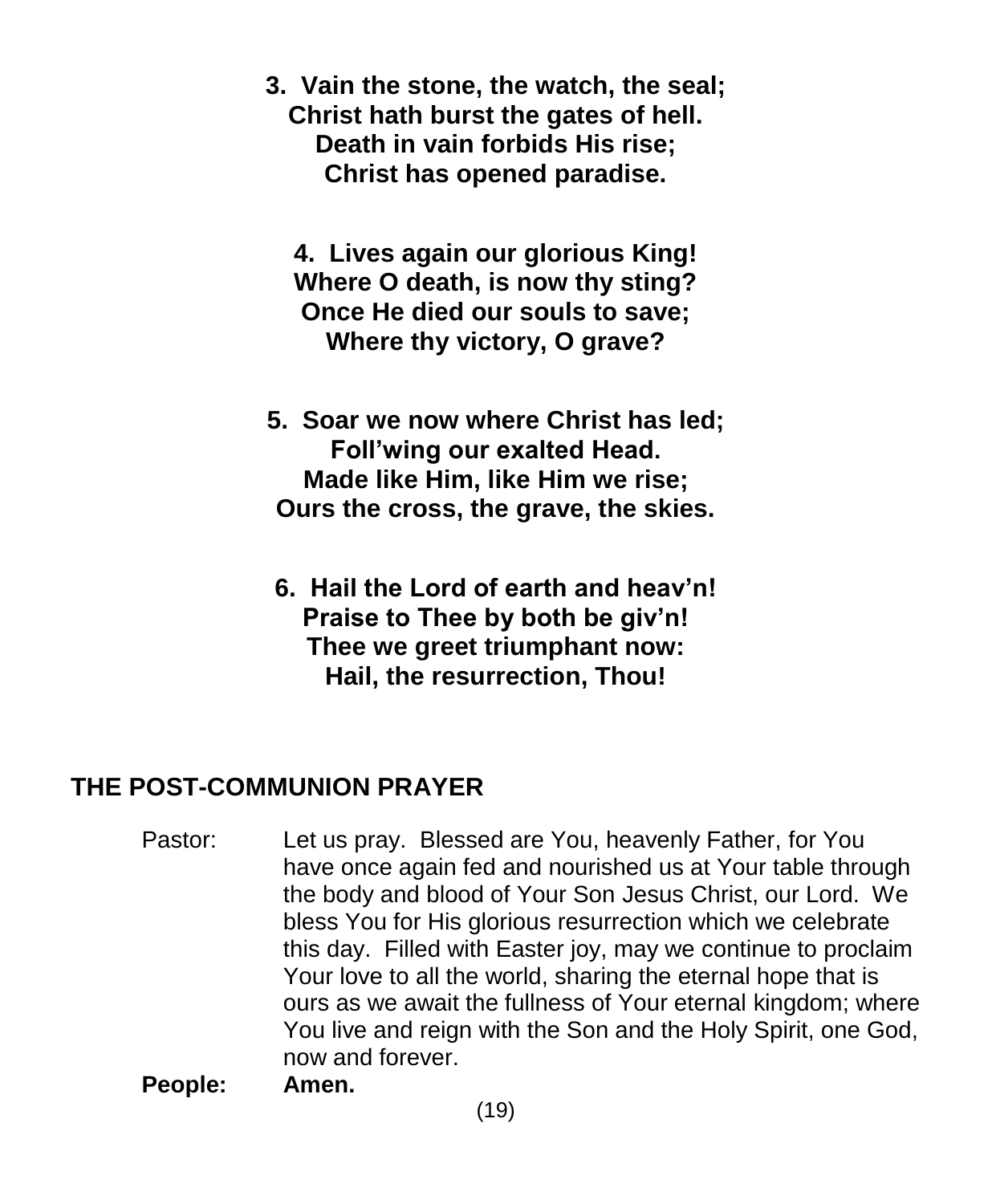#### **THE SERMON HYMN L.S.B. #466**

"Christ Has Arisen, Alleluia" Bernard Kyamanywa

**1. Christ has arisen, alleluia. Rejoice and praise Him, alleluia. For our Redeemer burst from the tomb, Even from death, dispelling its gloom.**

#### **Refrain Let us sing praise to Him with endless joy; Death's fearful sting He has come to destroy. Our sin forgiving, alleluia! Jesus is living, alleluia!**

**2. For three long days the grave did its worst Until its strength by God was dispersed. He who gives life did death undergo; And in its conquest His might did show.**

#### **Refrain**

**4. "Go spread the news: He's not in the grave; He has arisen this world to save. Jesus' redeeming labors are done; Even the battle with sin is won."**

#### **Refrain**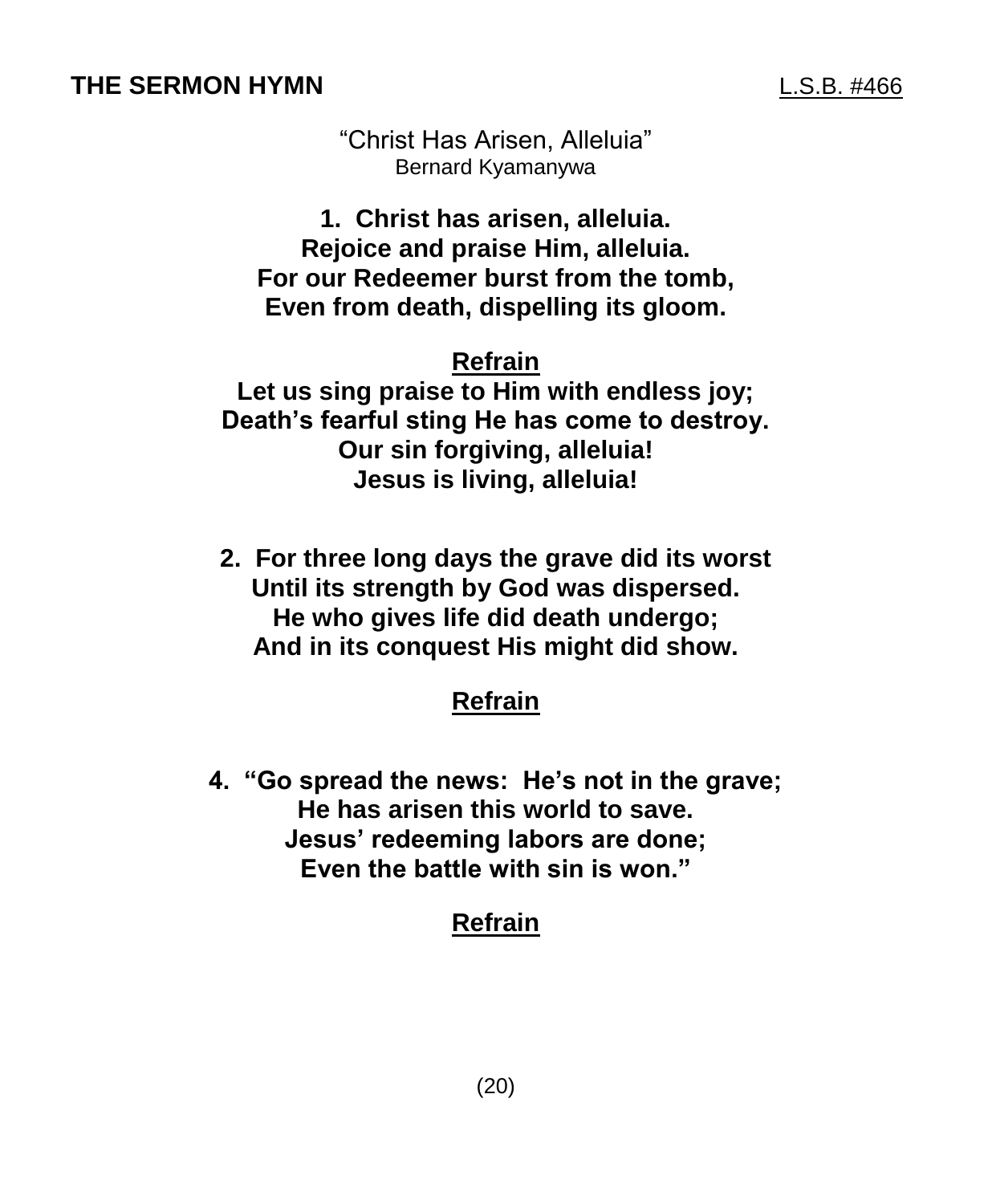

**Text: Matthew 28:1-6a**

**THE BENEDICTION** *(Amen response is sung by all.)*

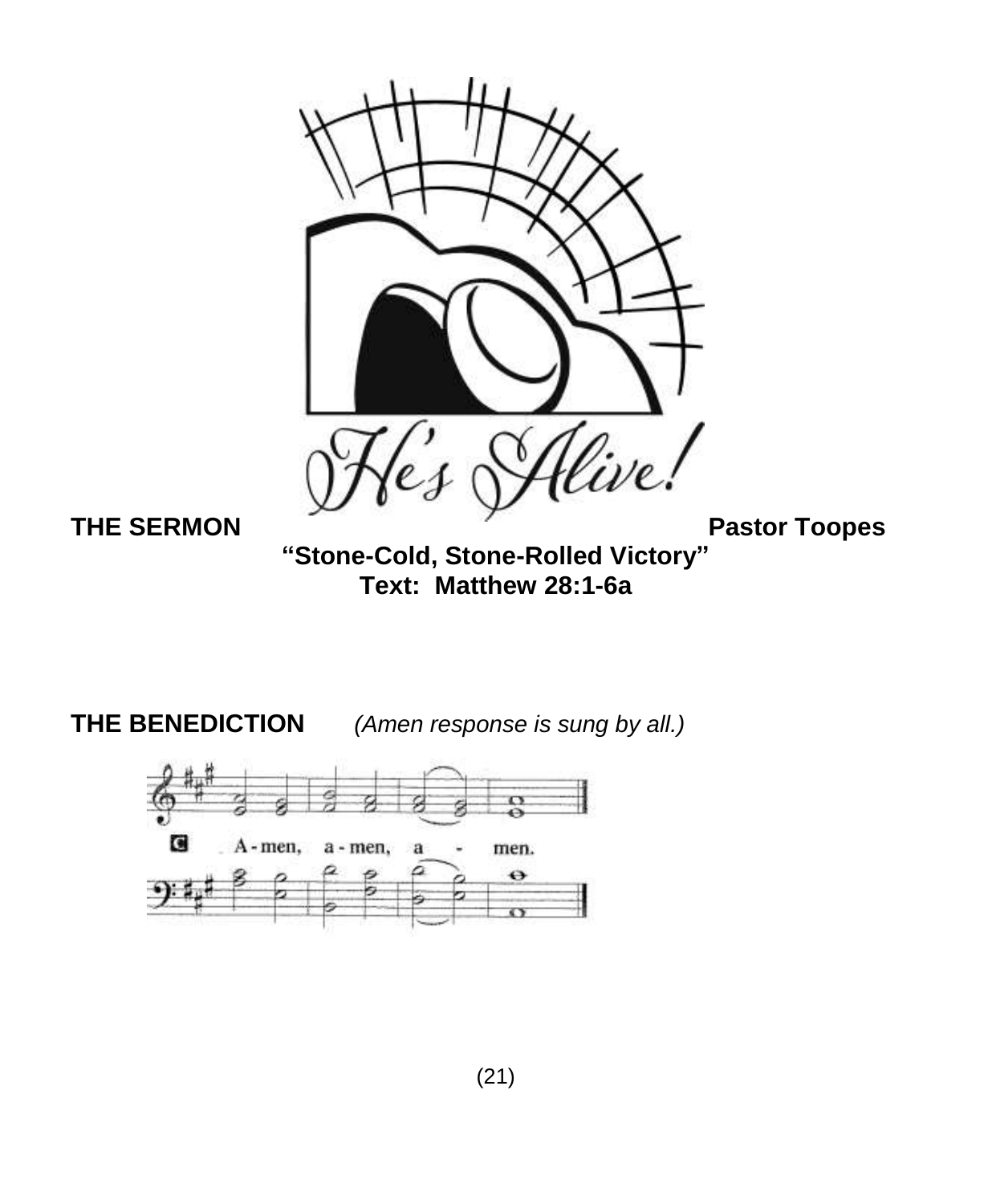#### **THE CLOSING HYMN** L.S.B. #461

"I Know That My Redeemer Lives" Samuel Medley & John Hatton

**1. I know that my Redeemer lives! What comfort this sweet sentence gives! He lives, He lives, who once was dead; He lives, my Ever-living Head!**

- **2. He lives triumphant from the grave; He lives eternally to save; He lives all glorious in the sky; He lives exalted there on high.**
- **7. He lives and grants me daily breath; He lives, and I shall conquer death; He lives my mansion to prepare; He lives to bring me safely there.**

**8. He lives, all glory to His name! He lives, my Jesus, still the same; Oh, the sweet joy this sentence gives: I know that my Redeemer lives!**

#### **THE CLOSING WORDS**

| Pastor: | Go in peace and serve the Lord. |
|---------|---------------------------------|
| People: | <b>Amen! Thanks be to God!</b>  |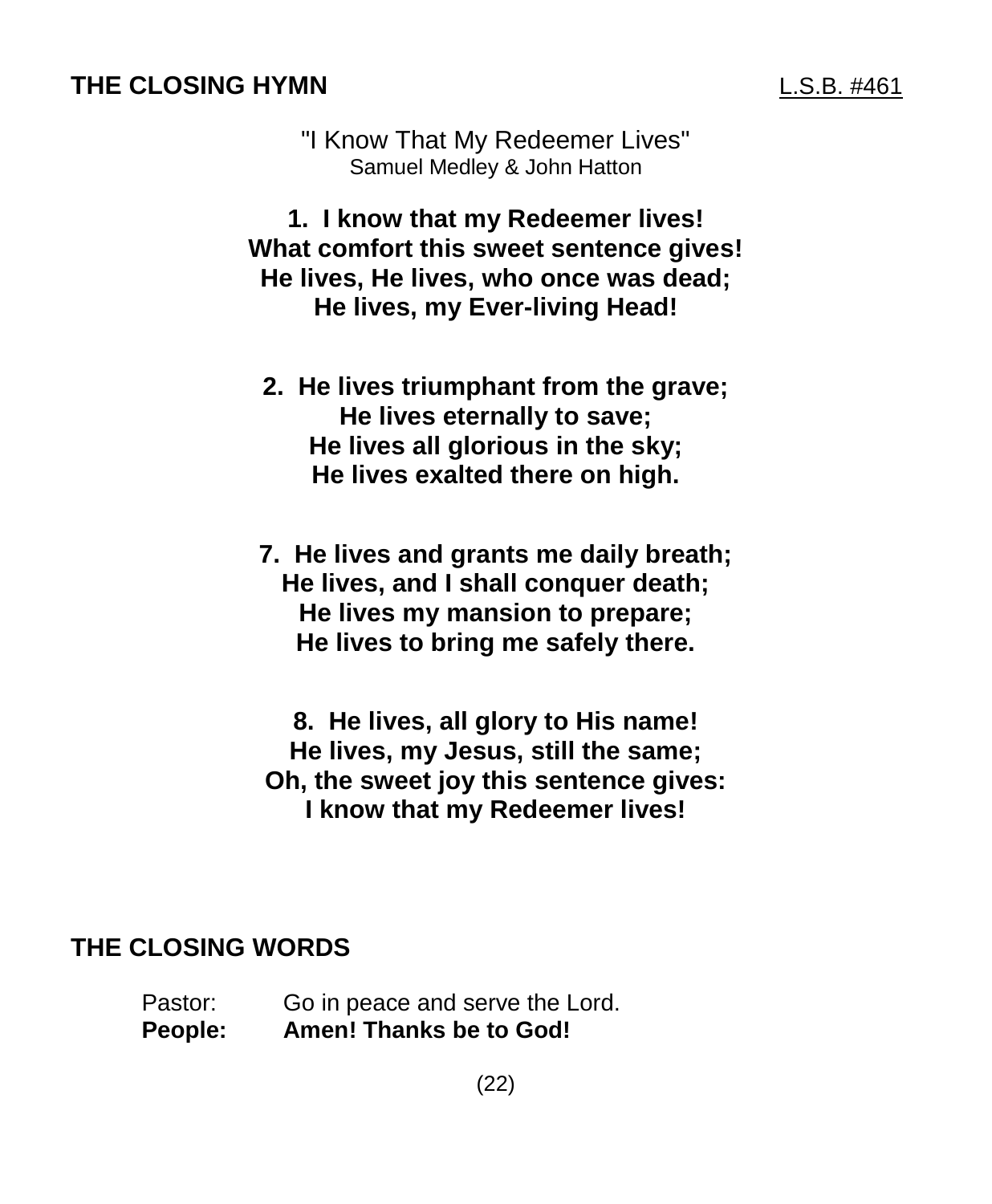**THE POSTLUDE** (10:30 service) **Judy Owens** 

"He Lives"

Liturgy (or the appropriate portion thereof) from the Lutheran Service Book ©2006 Concordia Publishing House. Used by permission. License #000014332.

#### **+ + OUR WORSHIP CONTINUES IN OUR DAILY SERVICE + +**

#### **STAFF**

**Senior Pastor:** Rev. Andrew Toopes [toopes57@gmail.com](mailto:toopes57@gmail.com)

Associate Pastor: Rev. Dr. Mark Press [press@csp.edu](mailto:press@csp.edu)

**Director of School Ministry:** Mr. Bill Hiskey [bhiskey@htlc-bg.org](mailto:bhiskey@htlc-bg.org)

**Director of Christian Education:**  Mr. Jonah Kaufmann is a state of the state of the state of the state of the state of the state of the state of the state of the state of the state of the state of the state of the state of the state of the state of the sta

**Co-Choir Directors:** Beth Markel [beth@themarkelfamily.com](mailto:beth@themarkelfamily.com)<br>Amy Wieting beth@themarkelfamily.com **Organists:** Judy Owens **intervalse in the set of the set of the set of the set of the set of the set of the set of the set of the set of the set of the set of the set of the set of the set of the set of the set of the set**  and Beth Markel **Minister of Int'l Outreach: Nelson Feliciano [impactodegraciabg@gmail.com](mailto:impactodegraciabg@gmail.com)** 

**HTLS Preschool Director:** Gretchen Bugsch [gbugsch@htlc-bg.org](mailto:gbugsch@htlc-bg.org)

**Secretaries:** Dionne Milam (church) [dmilam@htlc-bg.org](mailto:dmilam@htlc-bg.org) Jennifer Whittamore (school) [school.admin@htlc-bg.org](mailto:school.admin@htlc-bg.org)

Phone #870-672-2117 Phone #651-788-6940

Phone #270-843-1001

Phone #270-843-9595 **Deacon:** Mike Bryant Mike Bryant Mike and Deacon Lutheransound@gmail.com Phone #270-791-5495 [awieting@ix.netcom.com](mailto:awieting@ix.netcom.com)

> Phone #270-791-9432 Phone #270-843-1001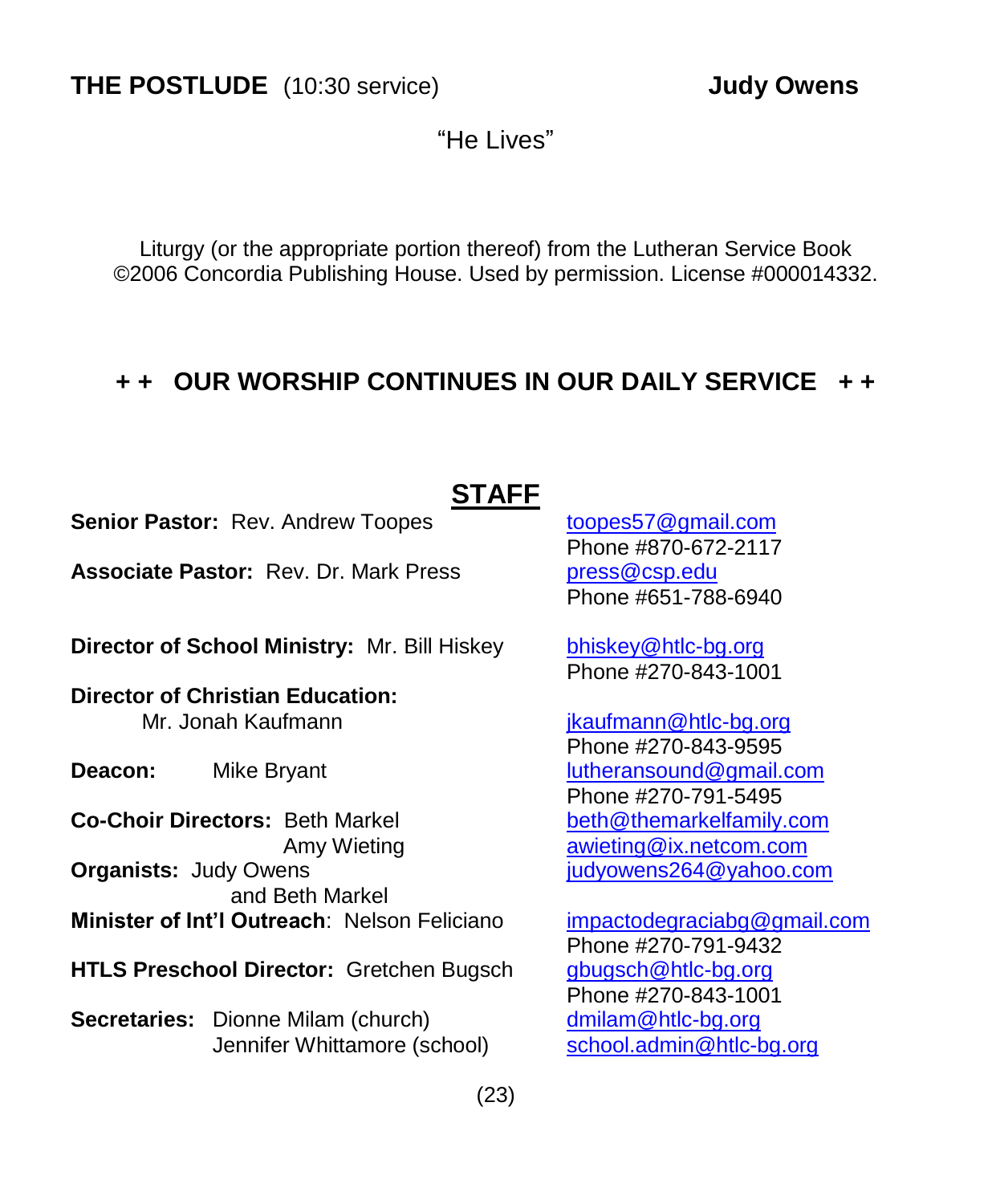The Church Office will be **CLOSED** TOMORROW, April 18 for Easter Monday (a.k.a. Church Staff Recovery Day).

If you have a pastoral need on these dates please contact Pastor Toopes at (870) 672-2117 or [toopes57@gmail.com](mailto:toopes57@gmail.com)



Please remember to call before coming to the

office. With the secretary out with various medical appointments and Pastor Toopes making visits to members, the office is not staffed on a regular basis. We are sorry for the inconvenience.

#### **CHILDREN'S MINISTRY:**

**Ignite:** (ages 2 – 6<sup>th</sup> grade)

We meet at 9:15 a.m. in EO-111 each Sunday. Come join us in the fun and learning during this time!

**FIRESIDE: Junior & Senior High** (Grades 7 - 12) – EO-201

**ADULT CLASS:**

**Pastors' Bible Class** (S) – Church and Ministry

#### **OUR CHURCH ATTENDANCE LAST WEEK**

| BG site:     | The Church at Study | -51 | The Church at Worship | 207 |
|--------------|---------------------|-----|-----------------------|-----|
| SG site:     | The Church at Study | 15  | The Church at Worship | -30 |
| <b>TOTAL</b> |                     | 66  |                       | 237 |

Maundy Thursday Service: 100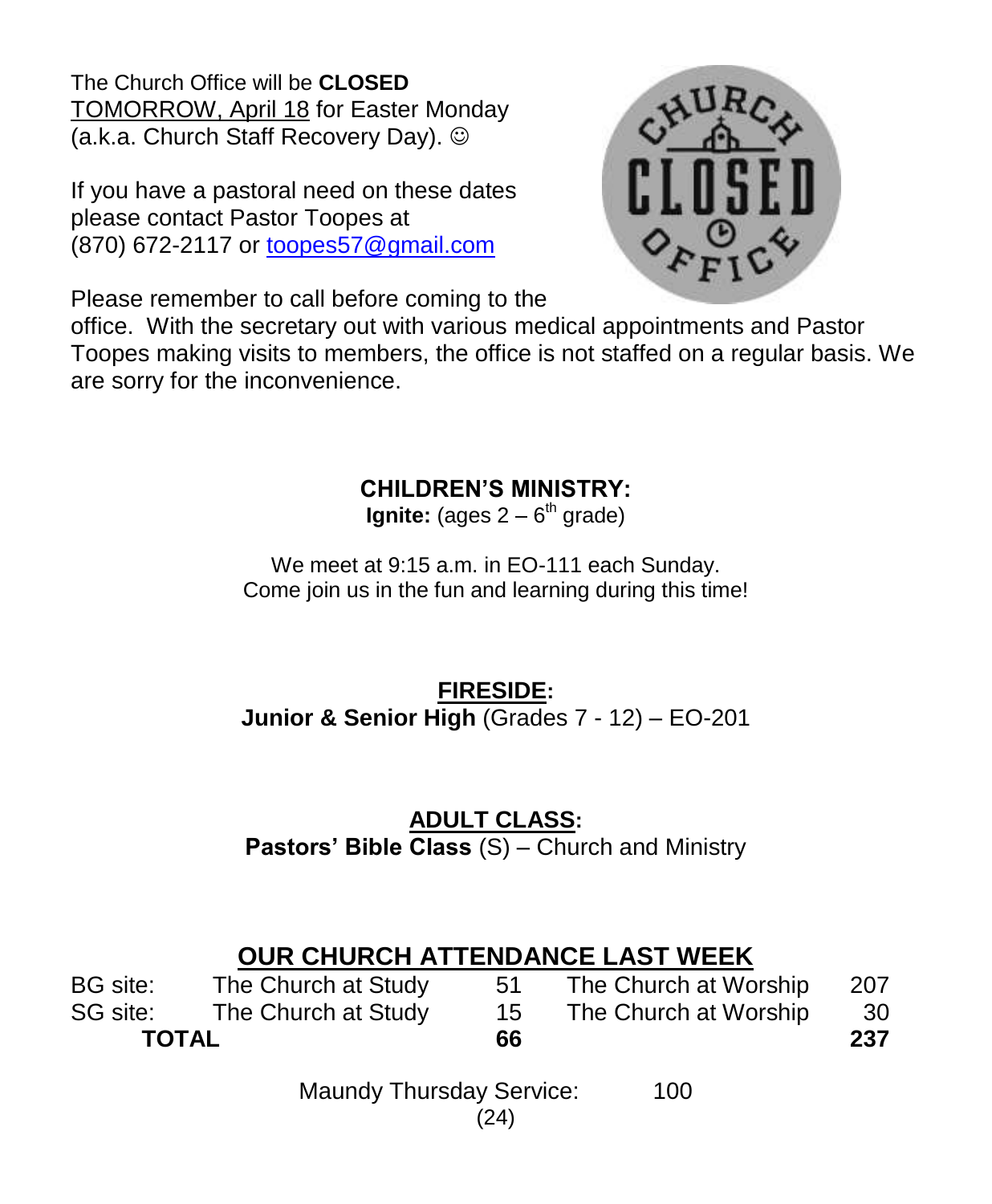## **SERVING THIS WEEK**

|                | 8:00 Service                               |
|----------------|--------------------------------------------|
| Greeters:      | <b>Bruce &amp; Bonnie Borth</b>            |
| Readers:       | <b>Bruce Borth</b>                         |
| Acolytes:      | Samantha Ulm                               |
| A/V Assistant: | <b>Mckenzie Eversoll</b>                   |
|                | Nursery Attendant all morning: Tina Hansen |

10:30 Service Tim & Heather Rathert David Kleimola Cole Rubican Ayden Witherspoon

## **BIRTHDAYS THIS WEEK**

| Apr | 17                | Jessica Heyungs        | 18              | Del Rathert             |
|-----|-------------------|------------------------|-----------------|-------------------------|
|     | 20                | <b>Troy Davis</b>      | 22 <sub>2</sub> | Al Knudson              |
|     | $22 \overline{c}$ | Lorie Donohue          | 22.             | <b>Aaron Britton</b>    |
|     | 22                | <b>Josh Rathert</b>    | 22 <sub>2</sub> | <b>Daniel Rosbottom</b> |
|     | 22                | <b>Amber Rosbottom</b> | <b>22</b>       | <b>Rylen Portner</b>    |
|     | 22                | <b>Charlotte Fritz</b> | 23              | Nancy Jascur            |

## **ANNIVERSARIES THIS WEEK**

| Apr | 19 | Wayne & Brenda Kirk (25 <sup>th</sup> ) |
|-----|----|-----------------------------------------|
|     | 23 | Mark & Laura Crothers                   |

*Next week's scripture readings are:* **THE FIRST READING: Acts 5:12-32 THE EPISTLE READING: 1 Peter 2:4-6 THE HOLY GOSPEL: John 20:19-31**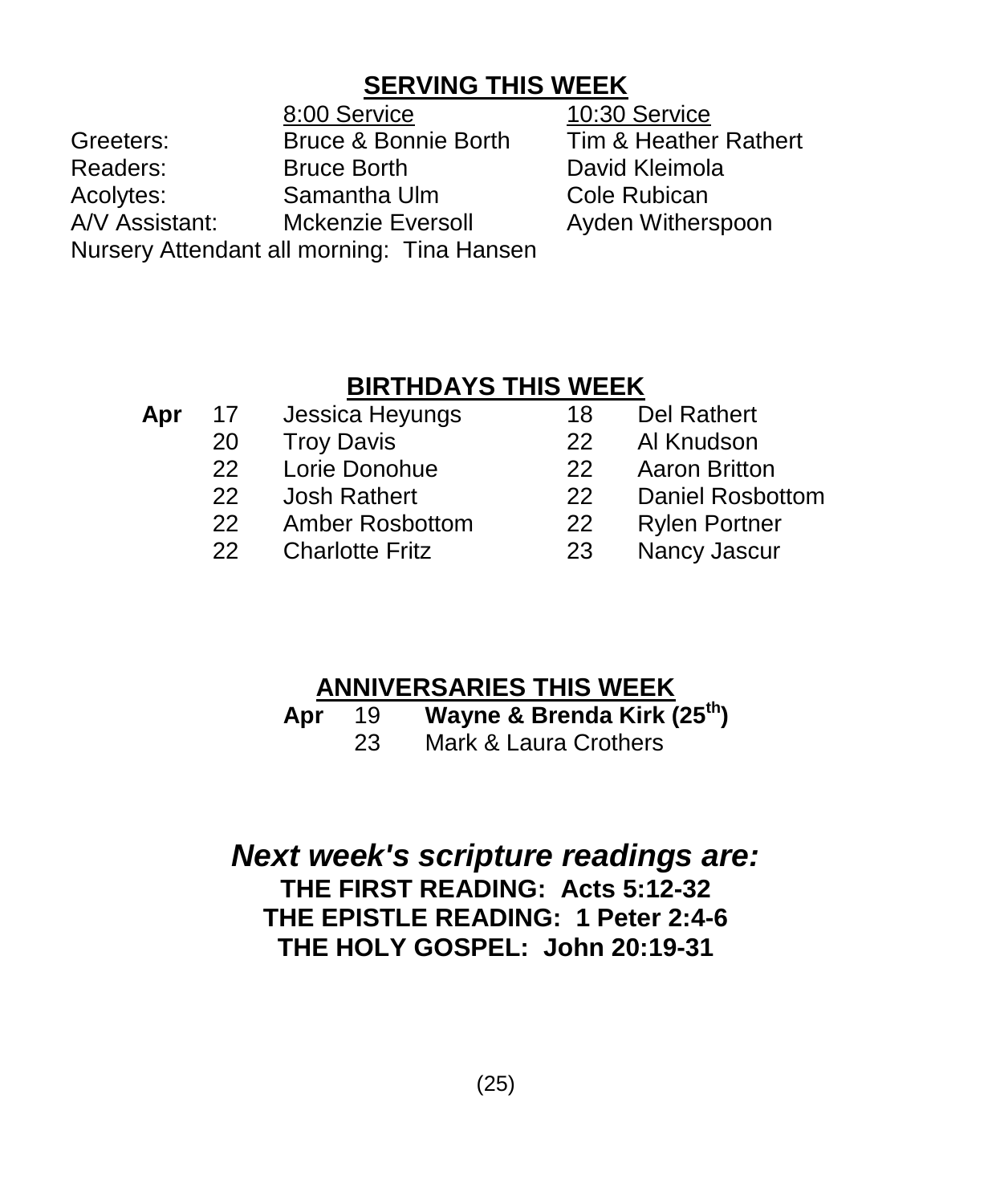## **SERVING NEXT WEEK**

8:00 Service 10:30 Service Greeters: Craig & Jodi Praxl Geneva Bentley Readers: Bart White **David Jurgens** Acolytes: Ericka Huerta Brennan Rathert A/V Assistant: Mckenzie Eversoll Johnie Trent Nursery Attendant all morning: Breanna Moser



TODAY, April 17  $7:00 - 10:00$  a.m. Fellowship Hall

#### **Breakfast will be served between the Easter services.**

(We won't have Ignite! nor Youth Bible Classes. Adult Class will meet.)

On the menu: Pancakes, eggs, and all the fixin's!

All donations will benefit the National Youth Gathering trip.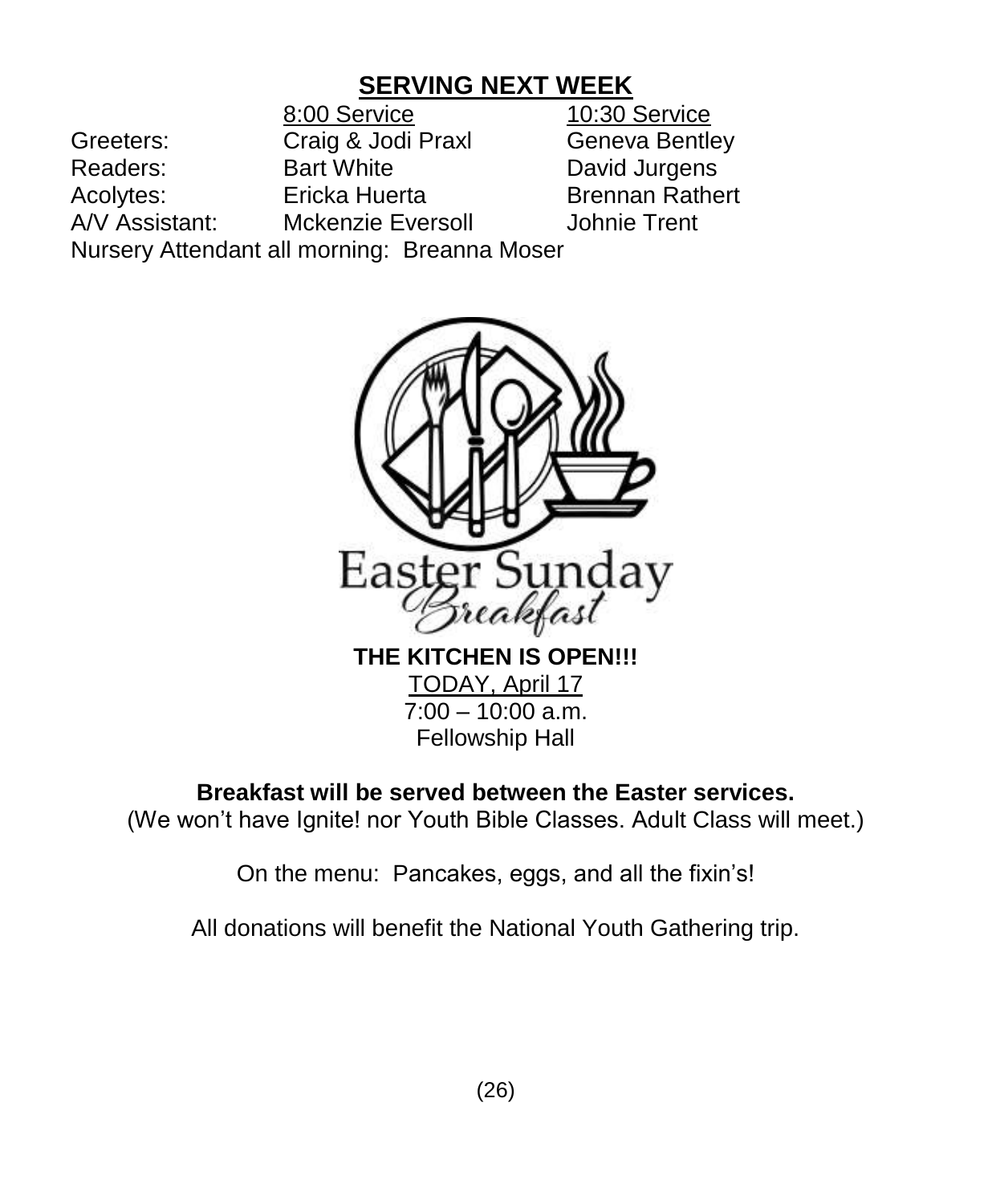**Easter Egg Hunt** on Sunday, April 17 beginning at 9:30 a.m. Please meet in the Fellowship Hall.

**Children** – bring your baskets and hunt for eggs! Contact Jonah Kaufmann if you have questions.

## **PARISH NOTES**

*THANK YOU to everyone who contributed to our worship service today.* 

**ANNOUNCEMENTS**: Please submit announcements to the Church Office by Wednesdays by e-mailing, calling, or dropping a note in the offering plate on Sundays.

*IN A MEDICAL FACILITY LAST WEEK WAS...***Ron Belek**. We pray the Great Physician will continue to bring him healing and strength.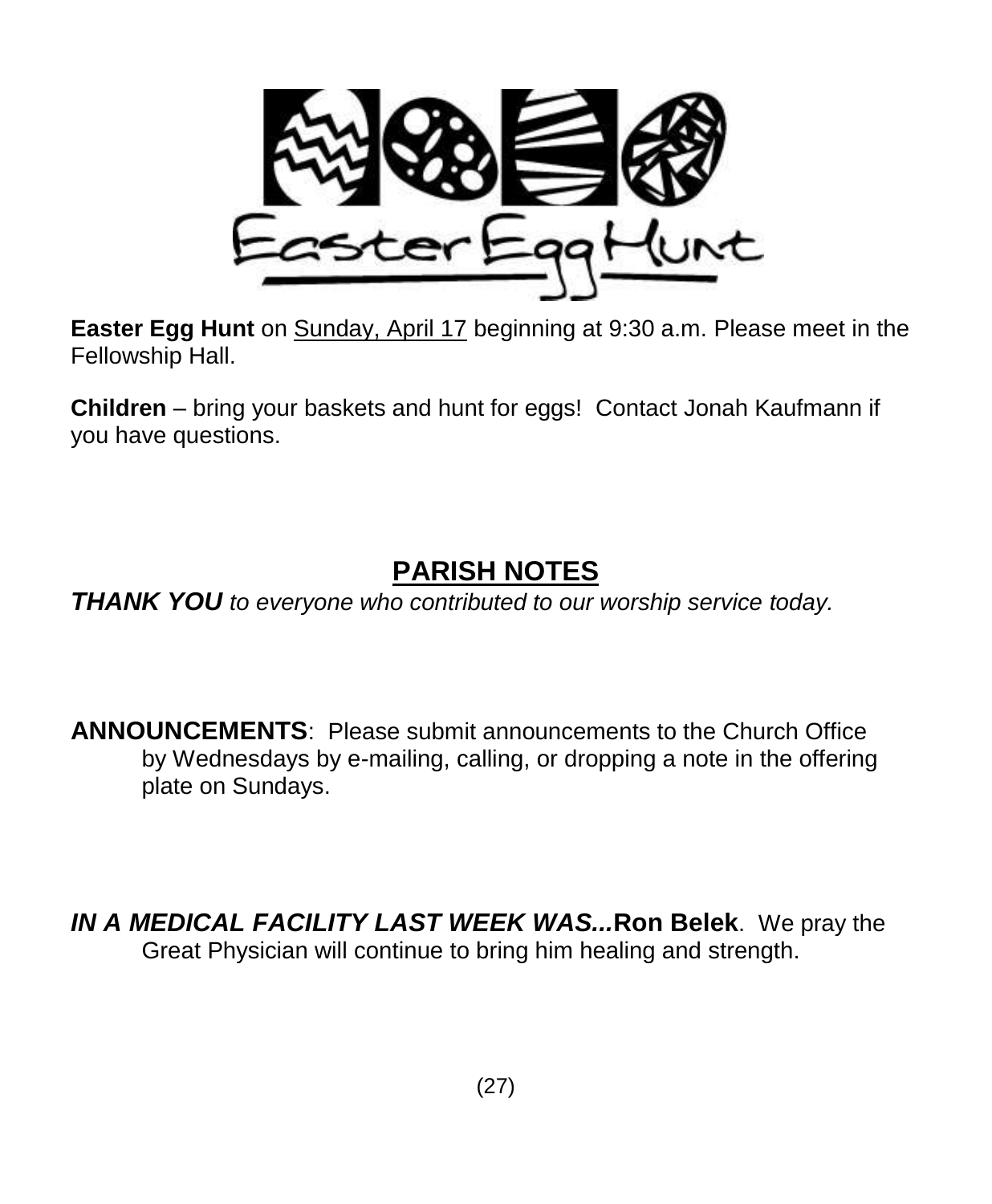## *CONGRATULATIONS!*

**Bradley & Raychel Borth** had a healthy baby boy, **Nelson Bradley**, on Saturday, April 9. The proud great-grandparents are Bruce & Bonnie Borth.



*May God richly bless this miracle of new life.*

#### **LWML NEWS**

*The ladies of LWML/"His Helping Hands" would like to wish all of our Holy Trinity Lutheran Church and School families a joyous and blessed Easter celebration! HE IS RISEN!!!*

- 1. For more information about LWML, please contact Claudine Stirn at 270-793-9991.
- 2. **LWML Mid-South District Convention –** Our district convention will take place this year on June 10-12 in Clarksville, TN at the Town Place Suites by Marriott. The theme is "Planting Seeds of Faith – Growing and Sharing God's Word," based on 1 Corinthians 3:6. The keynote speaker is Rev. Dr. Gregory Seltz, Director of the Lutheran Center for Religious Liberty and speaker emeritus of "The Lutheran Hour."

 Early registration deadline is April 18, and the cost is \$80. Registration from April 19-May 20 is \$90. An interesting seminar being presented at the convention is "Learn about the Mara Evangelical Church and Burmese Culture." This is especially timely for us at Holy Trinity because the Burmese church worships in our building!

Contact Marsha Holm (407-579-3860) for full convention details.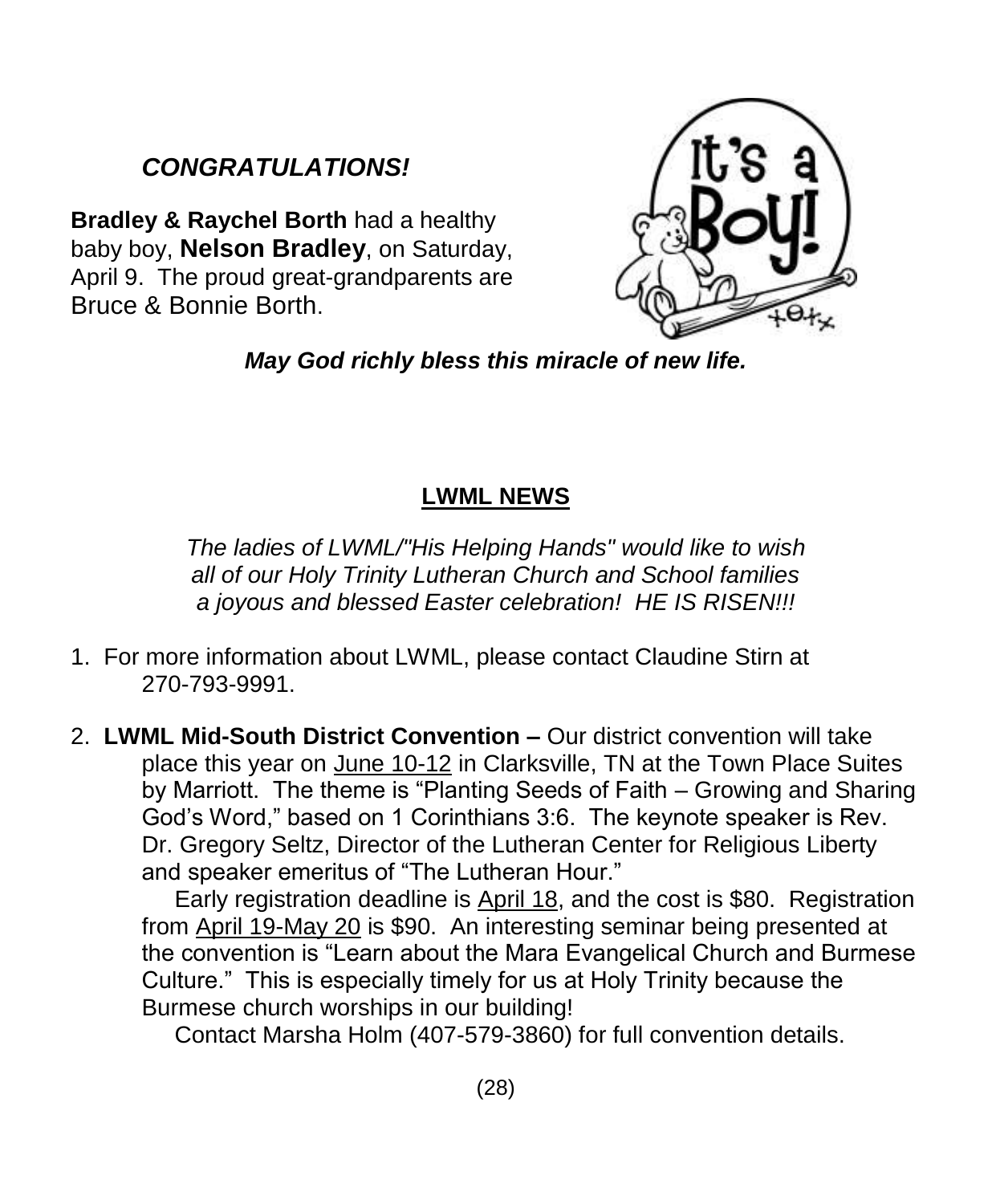#### **STEP UP 4LIFE**

**One Person CAN Make a Difference.** One person can make a difference when he or she Steps Up 4Life! Participate in LFL's virtual walk for life and earn steps while working out, doing your daily tasks, golfing, biking, shopping, mowing, cleaning, or even using a manual wheelchair. EVEN BETTER, steps can be earned by encouraging others to donate to your personal walk for LFL. Visit [www.charityfootprints.com/stepup4life](http://www.charityfootprints.com/stepup4life) for more information or check with Pastor Press. Registration begins April 25.

#### **HOLY TRINITY LUTHERAN SCHOOL NEWS**

- 1. **Now Hiring** for the 2022-2023 school year  $-3<sup>rd</sup>$  grade teacher. For information, please go to [www.htlsbg.com](http://www.htlsbg.com/) or contact the school office at 270-843-1001.
- 2. **Restaurant Fundraiser Event** Enjoy a meal and help out HTLS at the same time! Contact Alex Trabue at [pto@htlc-bg.org](mailto:pto@htlc-bg.org) for additional information.

**Donato's** (Cave Mill Rd Location) – Tuesday, April 26

#### **YOUTH WORK**

- 1. **High School Ablaze** meets on Sundays at 11:45 a.m. in the Fireside room but we will NOT meet today (Easter Sunday).
- 2. **Fuel With Friends** meets on Wednesdays at 6:00 p.m. in EO-110. Come enjoy some time with your friends before Confirmation Class.
- 3. **JUNIOR CONFIRMATION CLASS** We meet on Wednesdays at 6:30 p.m. in the Conference Room. Contact Pastor Toopes if you have any questions.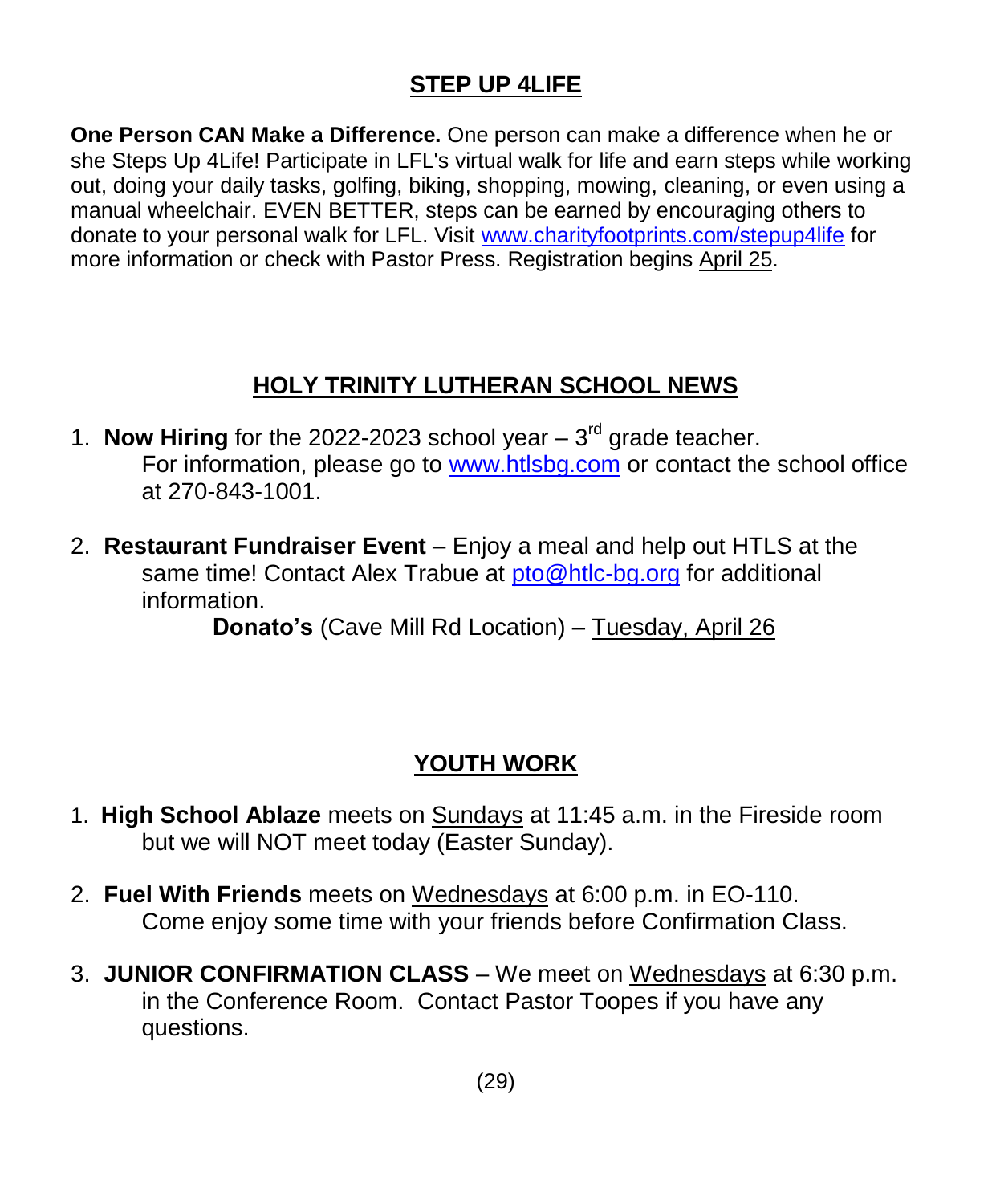#### **SMITHS GROVE OUTREACH**

- 1. **Communion Every Saturday:** Communion will be celebrated at the Smiths Grove site each week going forward. This will enable more of our people to receive the Lord's Supper for the strengthening of their faith and witness.
- 2. You are invited to attend worship services of Holy Trinity's Smiths Grove site every **Saturday at 5:00 p.m.** at the First Christian Church in Smiths Grove (427 College St, corner of 5th). Bible class is being held **Saturday at 4:00 p.m**.

 Our prayer is that this new worship site will enable the Word to have impact on more people in the surrounding community. Your prayers and your support are vital to this outreach ministry.

3. **Smiths Grove Planning Meeting** on Monday, April 18 at 6:30 p.m. at the First Christian Church.

## Our Ministry This Week

| Sunday<br>April 17 | 6:30am<br>7:00am<br>8:00am<br>9:15am<br>9:30am<br>10:30am | <b>Easter Sunrise Service</b><br>Easter Breakfast (FH) 7-10am<br><b>Easter Festival Service - C</b><br><b>Adult Bible Class (S)</b><br>Easter Egg Hunt (FH)<br><b>Easter Festival Service - C</b> |
|--------------------|-----------------------------------------------------------|---------------------------------------------------------------------------------------------------------------------------------------------------------------------------------------------------|
|                    | 11:00am<br>12:30 <sub>pm</sub>                            | Zion Pentecostal service (FH/EO-110) 11-3<br>Mara (Burmese) service (S)                                                                                                                           |